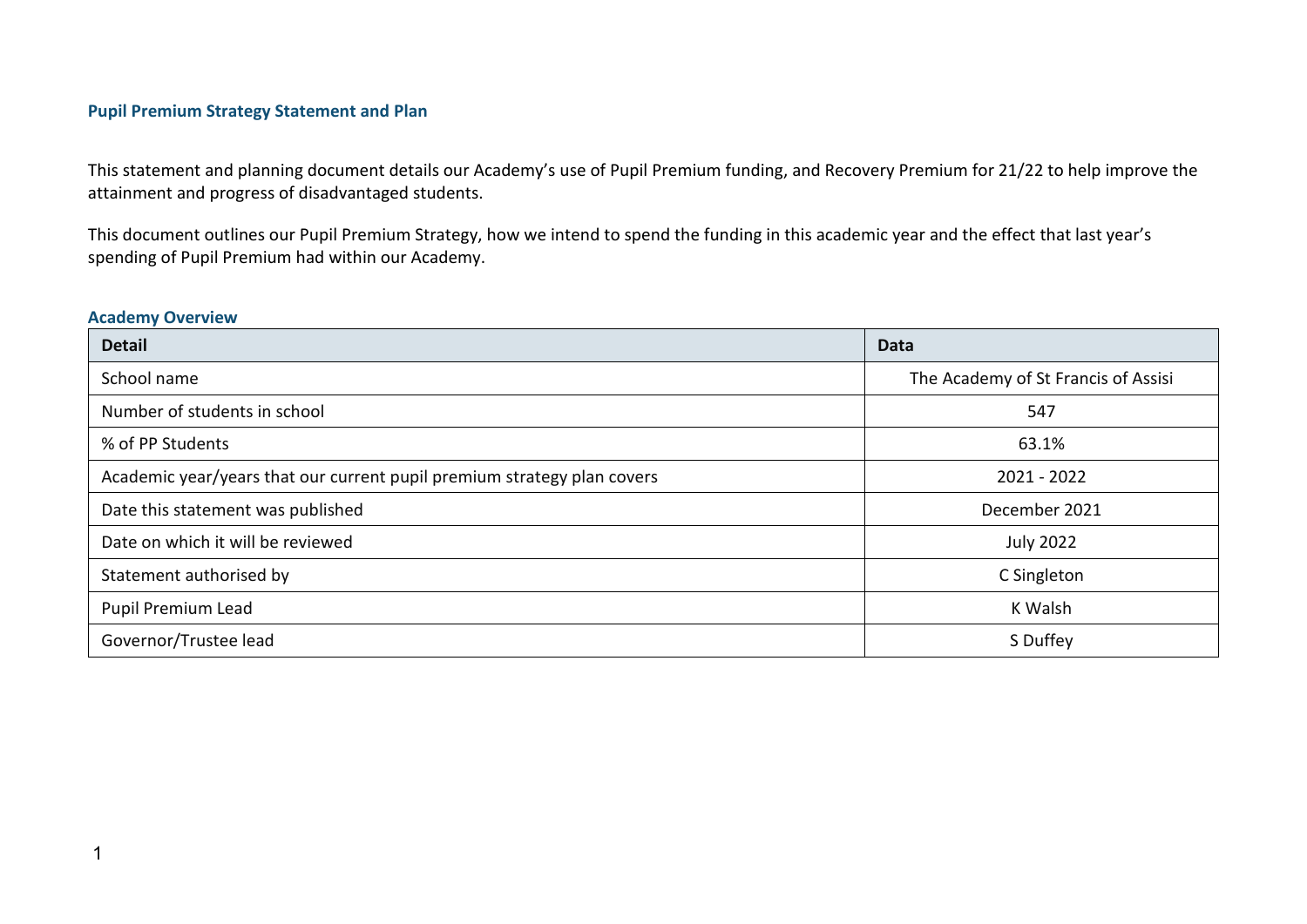# **Funding overview**

| <b>Detail</b>                                                                                                                    | Amount   |
|----------------------------------------------------------------------------------------------------------------------------------|----------|
| Pupil premium funding allocation this academic year                                                                              | £522,385 |
| Recovery premium funding allocation this academic year                                                                           | £80,620  |
| Pupil premium funding carried forward from previous years<br>(enter £0 if not applicable)                                        | £0.00    |
| Total budget for this academic year                                                                                              | £603,005 |
| If your school is an academy in a trust that pools this funding,<br>state the amount available to your school this academic year |          |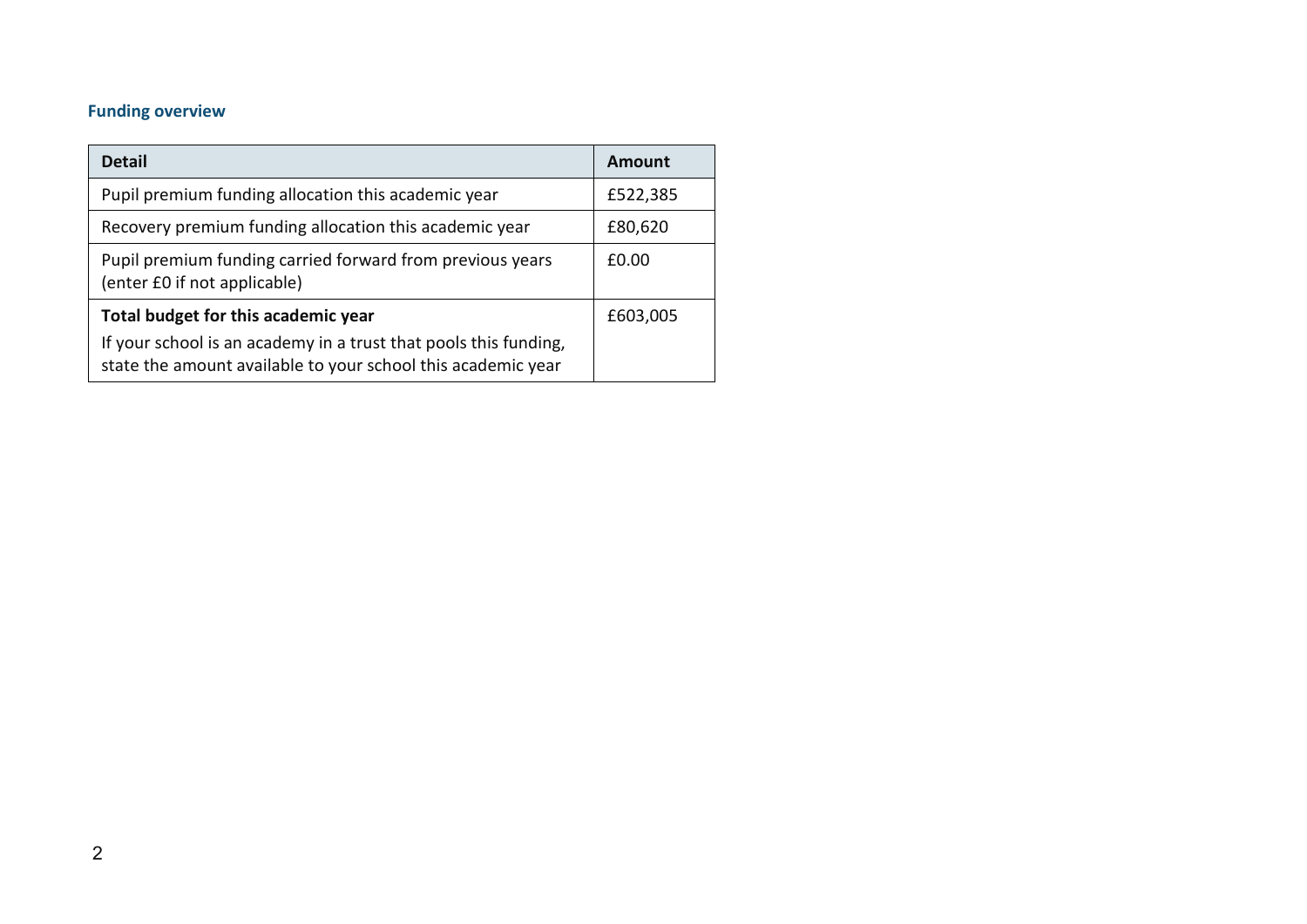#### **Statement of intent**

The primary focus of our Pupil Premium Plan is to improve the life chances of our disadvantaged students. Disadvantaged students at the Academy of St Francis of Assisi come from a range of social demographical backgrounds and in doing so each individual student has differing barriers to learning and to their social and emotional development. As an Academy we have invested heavily in ensuring we identify, understand and target resources to meet the pastoral, social and academic needs of the students.

We aim to remove barriers to provide an ambitious, relevant, inclusive, and progressive curriculum that is accessible to all. We strive to ensure that our students become well educated and well-adjusted young adults that are fully prepared for the world of future work, training or employment removing the restraints of social disadvantage. This will be delivered through students' daily diet of subject curriculum, the Growth Programme and further enhanced by opportunities for CEAIG and cultural enrichment. Equality of opportunity is based on ensuring students are aware of the prospects outside the school environment regardless of social class, gender, race, disability or postcode.

It is crucial that all students receive quality first teaching in every lesson. This is to ensure that students develop the knowledge and skills to address social disadvantage. Therefore, our plan will focus on strategies such as staff CPD to improve the quality of teaching and learning and the development of curriculum which will in turn, improve the quality of education for all students but disproportionately impact on those that are disadvantaged.

Our strategy focuses on explicit barriers such as literacy, attendance and the broader barriers such as attitudes to learning and aspiration. We invest heavily in social, environmental and behavioural support pastoral support including our non-teaching Heads of Year and Chaplaincy support. We also have a team that work with our students that speak English as an Additional Language (EAL) as we recognise the barriers to learning this causes. This is driven by an understanding of the challenges students face and the direct correlation it has with academic achievement and personal development.

In The Academy of St. Francis of Assisi 91.84% of students currently live within a postcode in the lowest decile for the Index of Multiple Deprivation Rank and 84% live within a postcode for the Income Deprivation Affecting Children Index. This can be further broken down to 90.34% living in the lowest decile for Employment outcomes and 98.4% living in the lowest decile for health and disability.

As an Academy we understand the variability of FSM status as a measure of socio-economic disadvantage. It does not depict the full range of complex needs that affect our student community, such as crime, domestic violence, substance abuse, not speaking English, low aspirations and social mobility.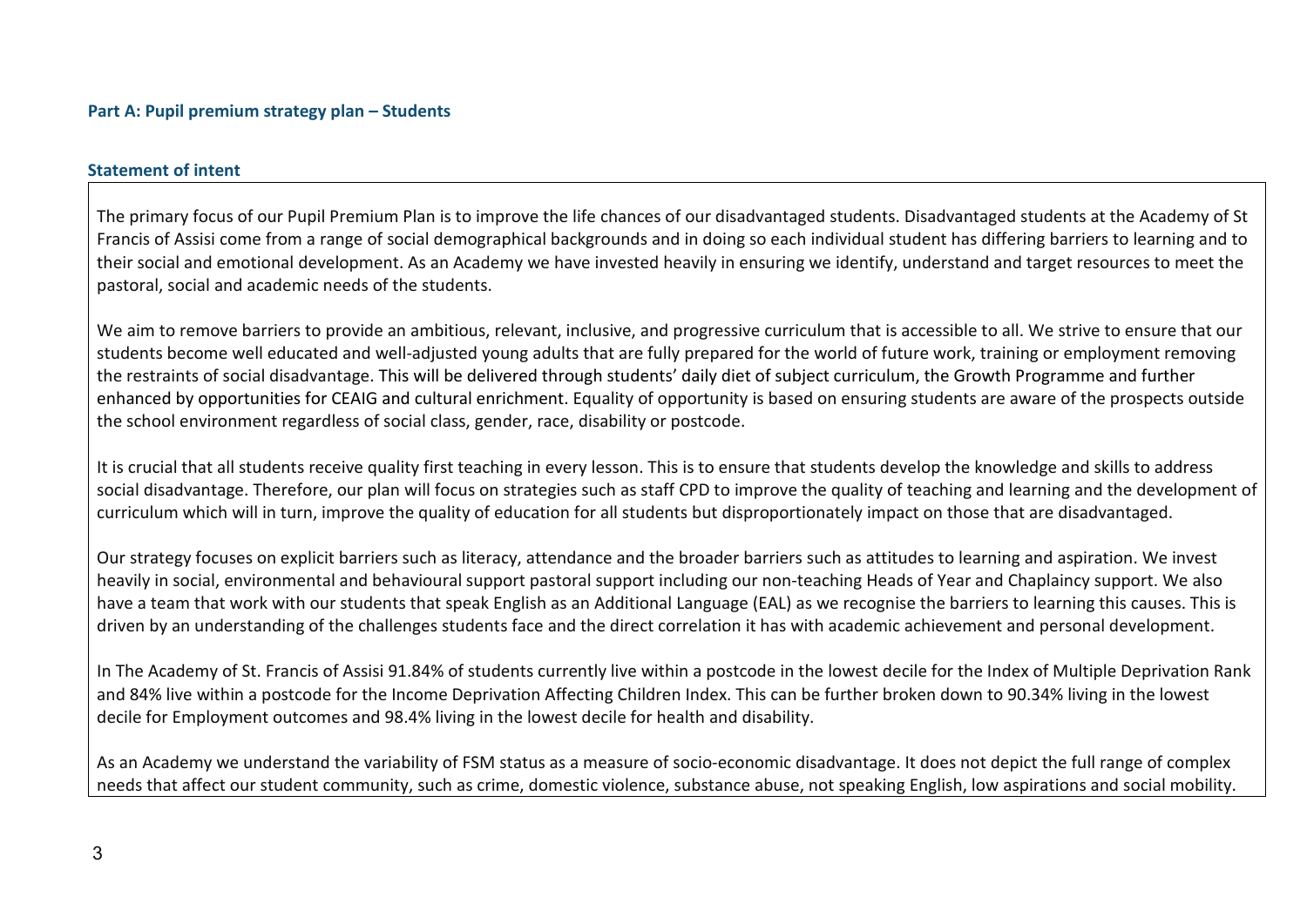We are a child centred Academy that places the needs of the students as a focal point for all the decisions that we make. All the strategies we put in place are evidence driven using research our from the Education Endowment Foundation and other sources to support this plan.

### **Challenges**

This details the key challenges to achievement that we have identified among our disadvantaged students.

| <b>Priority number</b> | <b>Detail of challenge</b>                                                             |
|------------------------|----------------------------------------------------------------------------------------|
|                        | To improve literacy skills (reading, oracy & writing)                                  |
|                        | To improve numeracy skills (problem solving and reasoning)                             |
|                        | To improve attendance, punctuality and reduce persistent absence                       |
|                        | To improve students' attitudes to learning and promote cultural capital and aspiration |
|                        | To support wellbeing, mental health and safeguarding concerns                          |
|                        | To improve parental engagement                                                         |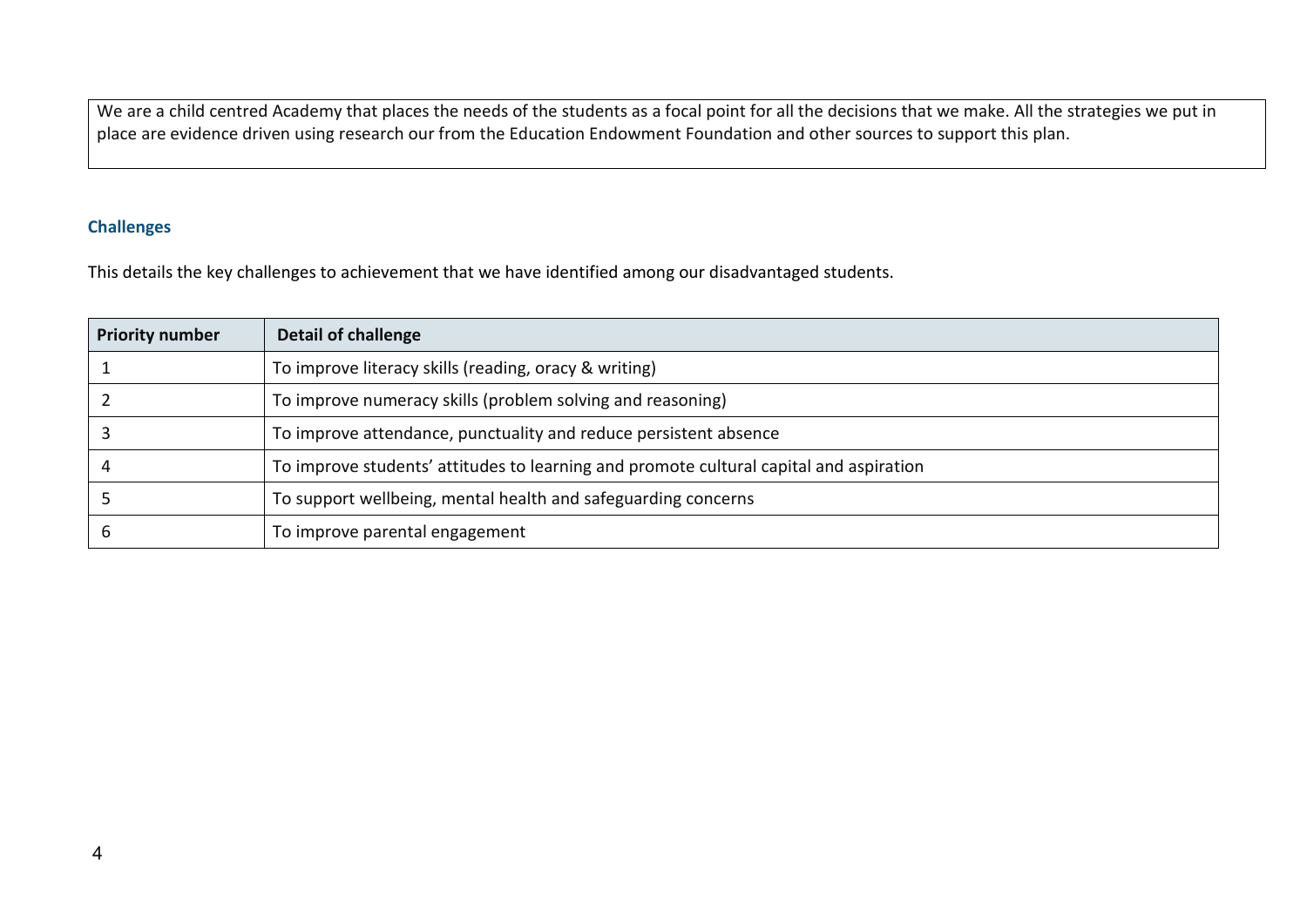## **Intended outcomes**

This explains the outcomes we are aiming for **by the end of our current strategy plan**, and how we will measure whether they have been achieved.

| <b>Intended outcomes</b>                                                                                  | <b>Success criteria: Strategy/How</b>                                                                                                                                                                                                                                                                                                                                                                                                                                                                                                                                                                                                                                                       | <b>Responsible:</b>                                     | <b>Challenges</b><br><b>Addressed</b> |
|-----------------------------------------------------------------------------------------------------------|---------------------------------------------------------------------------------------------------------------------------------------------------------------------------------------------------------------------------------------------------------------------------------------------------------------------------------------------------------------------------------------------------------------------------------------------------------------------------------------------------------------------------------------------------------------------------------------------------------------------------------------------------------------------------------------------|---------------------------------------------------------|---------------------------------------|
| To ensure that PP students make at least<br>good progress in line with their non-<br>disadvantaged peers. | Embedding of new curriculum and learning policy to ensure<br>$\bullet$<br>that teaching is consistently challenging and promotes<br>independent learning and retention of knowledge and skills.<br>There will be an increase in the number of HAP<br>Disadvantaged Students and Disadvantaged Students<br>meeting expectations and exceeding expectations at KS3.<br>There will be an increase in the progress score of<br>Disadvantaged Students in Year 10 and 11.<br><b>Success Criteria:</b><br>Books, assessments, lessons and students voice will show<br>that students are knowing and remembering more over<br>time.<br>Data analysis will demonstrate a significant closing of the | Led by AR and<br><b>HODs</b><br>Delivered by all<br>CTs | 1, 2                                  |
|                                                                                                           | gap at KS3 and KS4.                                                                                                                                                                                                                                                                                                                                                                                                                                                                                                                                                                                                                                                                         |                                                         |                                       |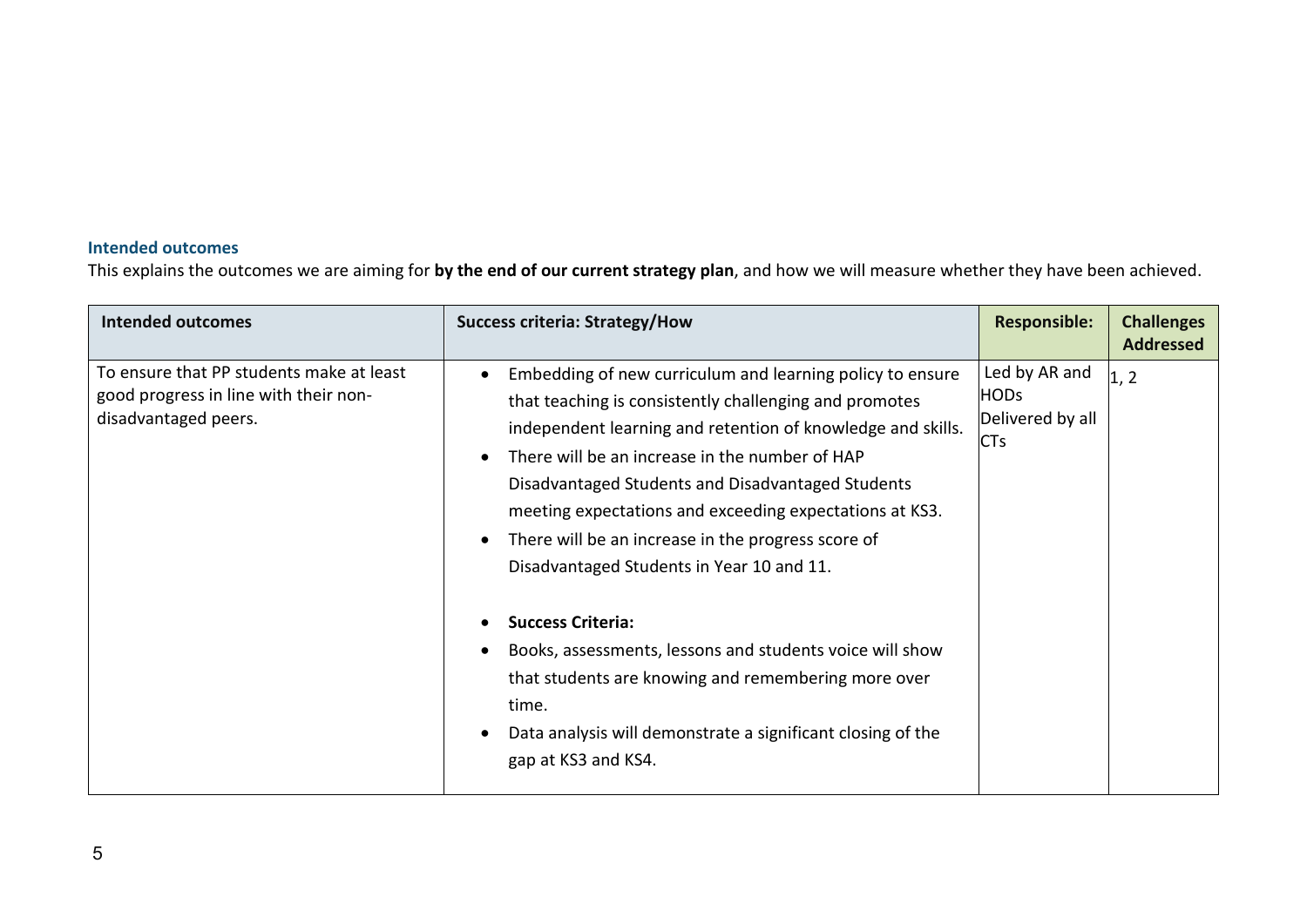| To rapidly promote student literacy levels<br>through a range of teaching strategies and<br>bespoke targeted interventions. | Literacy Strategies:<br>$\bullet$<br>Staff CPD to ensure there is a consistent approach to the Big<br>Four across the academy.<br>Liaison with external school improvement advisors (SIL) to<br>$\bullet$<br>help shape and develop our literacy intervention programme.<br>Vocabulary: Tier 3 Strategy to be embedded<br>Success Criteria: Evidence of all staff fully using Tier 2 and<br>Tier 3 vocabulary recorded in MTPs and evident in students'<br>books (Teaching Practice). | PO<br><b>ALL CTs</b> |  |
|-----------------------------------------------------------------------------------------------------------------------------|---------------------------------------------------------------------------------------------------------------------------------------------------------------------------------------------------------------------------------------------------------------------------------------------------------------------------------------------------------------------------------------------------------------------------------------------------------------------------------------|----------------------|--|
|                                                                                                                             | <b>Baseline Students:</b> Completion of nationally recognised<br>baseline assessments for all students including GL<br>Assessments for Progress Tests in English, NGRT reading<br>ages and NGRT Spelling Ages.<br>Sharing of Information: All staff to access, analyse and<br>prepare student profiles to ensure an awareness of literacy<br>capabilities.                                                                                                                            |                      |  |
|                                                                                                                             | <b>Success Criteria:</b><br>All students significantly improve their reading age by more<br>than 12 months from their starting point as a minimum.<br>Intervention is more strategic and improvements are more<br>$\bullet$<br>rapid using GL testing and package specific baseline tests to<br>measure impact                                                                                                                                                                        |                      |  |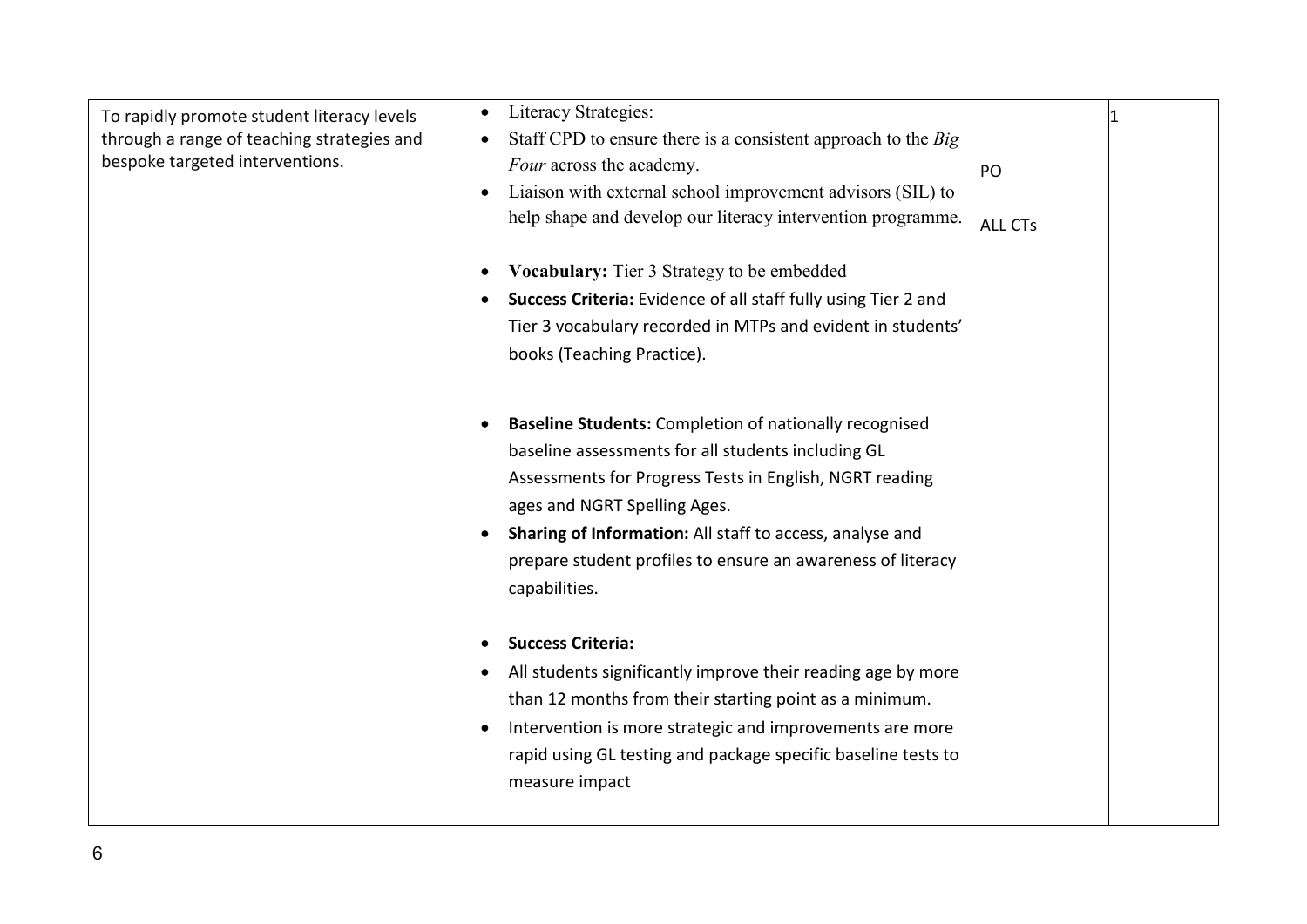|                                                                                   | Targeted support: HLTA to be timetabled with the most<br>appropriate classes on the basis of need (not behaviour<br>management).<br><b>Success Criteria:</b><br>To promote rapid progress in literacy and reading, this<br>progress will be seen in assessment data.                                                                                                                                                                                                                                                                                                                                                                                                                                                                                                                                                                                                                                                                                                                                                                                                                              |                                 |  |
|-----------------------------------------------------------------------------------|---------------------------------------------------------------------------------------------------------------------------------------------------------------------------------------------------------------------------------------------------------------------------------------------------------------------------------------------------------------------------------------------------------------------------------------------------------------------------------------------------------------------------------------------------------------------------------------------------------------------------------------------------------------------------------------------------------------------------------------------------------------------------------------------------------------------------------------------------------------------------------------------------------------------------------------------------------------------------------------------------------------------------------------------------------------------------------------------------|---------------------------------|--|
| To improve the teaching of literacy and<br>promote reading across the curriculum. | Pedagogy/Strategies: Staff CPD to ensure there is a consistent<br>approach to the Big Four across the academy.<br>Vocabulary: Super Six strategy led by PAO<br>ш<br>Success Criteria: Evidence of all staff fully using Tier 2 and<br>п<br>Tier 3 Vocabulary as recorded in SOL and evident in<br>students' books (Teaching Practice).<br>Reading: With our Academy reading promise we aim to<br>п<br>encourage a passion for reading across the academy. This<br>will be supported through strategies such as Reciprocal<br>Reading and DEAR<br>Success Criteria: Evidence of improved levels of enjoyment<br>п<br>and reading fluency in lessons, student voice, staff voice.<br>Writing: Develop students' capacity to write with fluency<br>п<br>and increased awareness of purpose. Staff will have an<br>increased understanding of the skills required for writing<br>effectively (Composition, Transcription and Executive<br>Function).<br>Success Criteria: Evidence of increased fluency in extended<br>writing as evidenced in comparable QA pre and post staff<br>training. Jan/July | <b>PAO</b><br>Literacy<br>leads |  |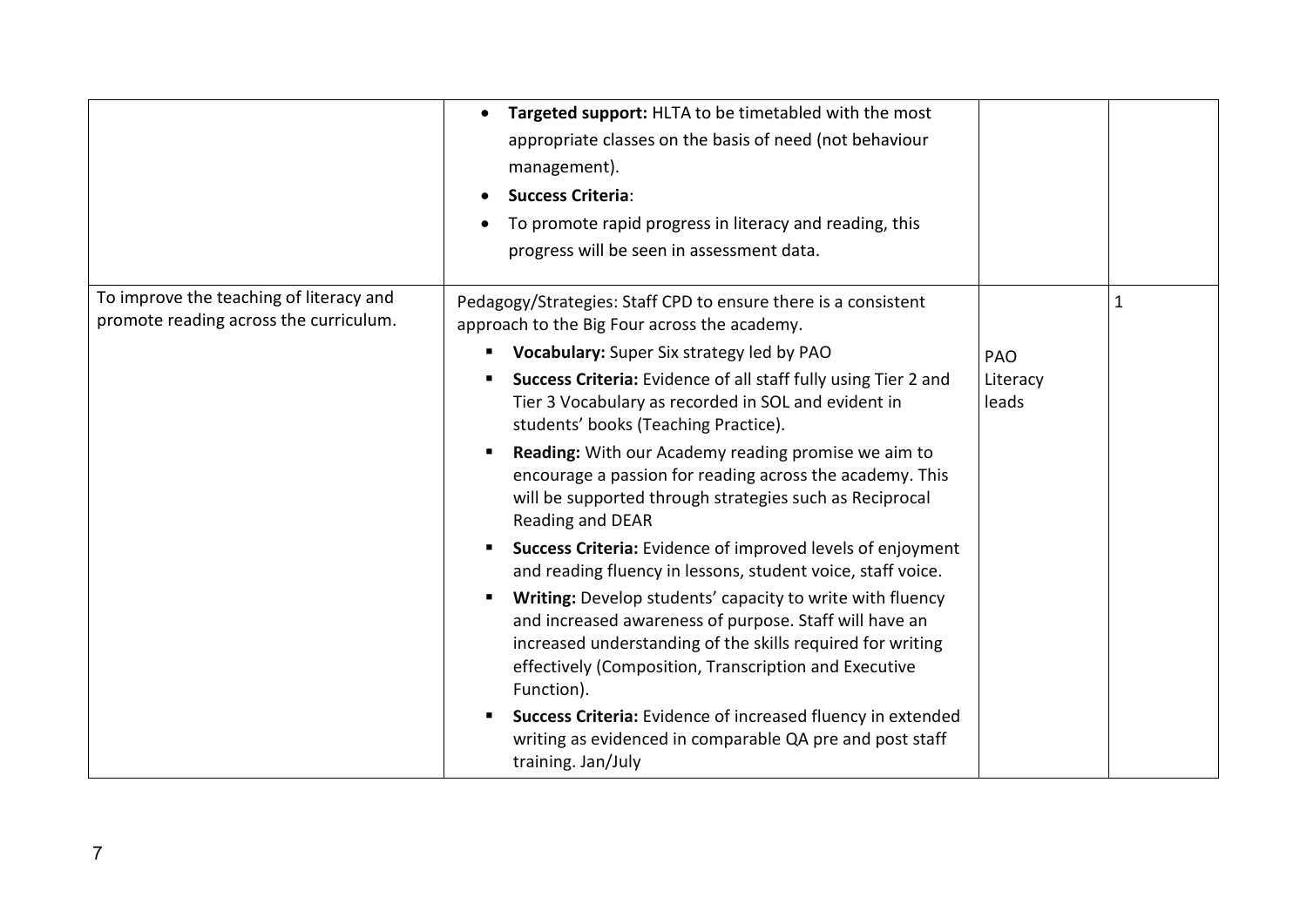|                                                                                                        | <b>Oracy:</b> Staff will receive training to facilitate structured talk<br>п<br>in order to facilitate discussion and debate in a consistent<br>and measured approach across the academy.<br>Success Criteria: Evidence of increased fluency in the way<br>п<br>that students can articulate their viewpoints as evidenced<br>in learning walks and student voice.<br>Students' reading ages will increase on Reading tests<br>п                                                                                                                                                                                                                                                                                                                                                                                                                                                                           |           |   |
|--------------------------------------------------------------------------------------------------------|------------------------------------------------------------------------------------------------------------------------------------------------------------------------------------------------------------------------------------------------------------------------------------------------------------------------------------------------------------------------------------------------------------------------------------------------------------------------------------------------------------------------------------------------------------------------------------------------------------------------------------------------------------------------------------------------------------------------------------------------------------------------------------------------------------------------------------------------------------------------------------------------------------|-----------|---|
| To utilise data to inform curriculum and<br>teaching to ensure rapid gains in year<br>Numeracy Levels. | <b>Baseline Students:</b> Completion of nationally recognised<br>п<br>baseline assessments for all students including GL<br>Assessments for Progress Tests in Maths.<br>Sharing of Information: All staff to access, analyse and<br>prepare student profiles to ensure an awareness of<br>Numeracy capabilities.<br>Amendment to curriculum: Any adaptions to the<br>п<br>curriculum should be made in light of any feedback from<br>standardise testing in order to meet the needs of the<br>student cohort.<br>Targeted support: HLTA to be timetabled with the most<br>п<br>appropriate classes on the basis of need (not behaviour<br>management).<br><b>Success Criteria:</b><br>٠<br>To promote rapid progress in mathematical fluency,<br>problem solving and reasoning. This will be measured using<br>Pearsons steps. All students will make a minimum of one<br>step progress per academic year. | <b>KW</b> | 2 |
| Continue to improve the attendance of<br>disadvantaged students.                                       | Improved Attendance - Specific targeted interventions on<br>the basis of a graduated response.<br><b>Success Criteria:</b>                                                                                                                                                                                                                                                                                                                                                                                                                                                                                                                                                                                                                                                                                                                                                                                 | HW/RR     | 3 |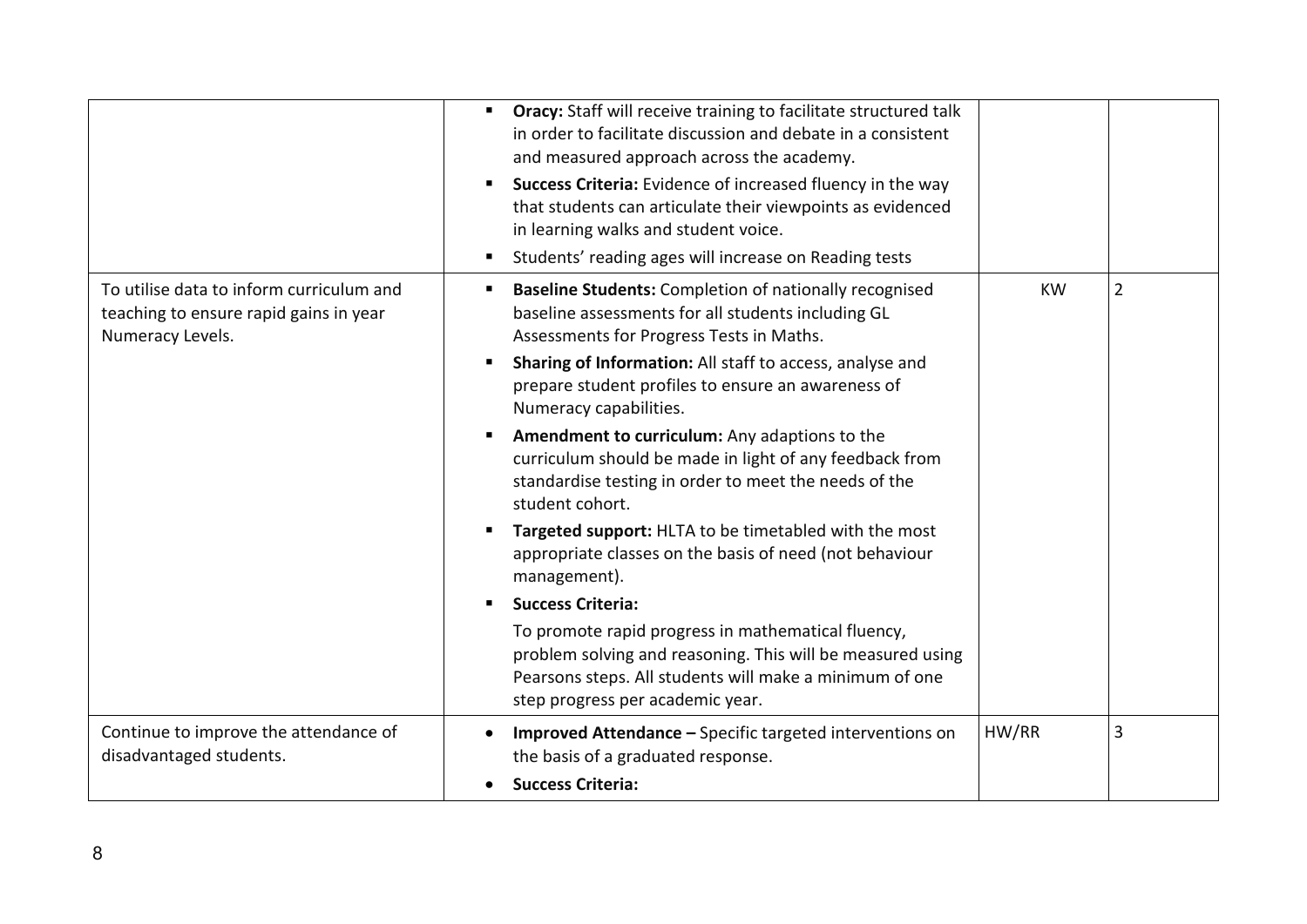|                                                                                                                                                                 | Attendance of disadvantaged students to increase by at<br>$\bullet$<br>least 1%.<br>Reduction in PA-targeted whole school approach to PA.<br>٠<br>Success criteria: PA for PP students to reduce by 2%<br>Improved targeted family support: Role of Safeguarding<br>п<br>teams, Heads of Year, Attendance Officer AND Trust<br>Attendance Manager. Introduction of a Behaviour and<br>Learning Mentor to support he reintegration of students<br>who have has long-term absences.<br>Success criteria: Successful reintegration of students<br>following absence. Improved parental engagement.                                                               |    |   |
|-----------------------------------------------------------------------------------------------------------------------------------------------------------------|---------------------------------------------------------------------------------------------------------------------------------------------------------------------------------------------------------------------------------------------------------------------------------------------------------------------------------------------------------------------------------------------------------------------------------------------------------------------------------------------------------------------------------------------------------------------------------------------------------------------------------------------------------------|----|---|
| Students show a positive attitude to<br>learning that will allow them to flourish<br>and thrive in the Academy and prepare<br>them for life beyond the Academy. | A robust behaviour system in place to actively challenge<br>persistent low level disruption and peer on peer abuse.<br>Success criteria: For students to be able to see poor<br>behaviour results in consequences.<br>Cultural shift that sees an increase in Positive Behaviour<br>Points that recognise the students reflecting the Academy<br>values<br>Success criteria: Increasing trend of positive behaviour<br>points reflected in like for like periods of time on<br>ClassCharts. Academy core values being actively recognised<br>and rewarded though half termly collective worship.<br>More robust rewards system that recognises and celebrates | CS | 4 |
|                                                                                                                                                                 | achievements across a range of parameters<br>Success criteria: Launch of the new rewards action plan,<br>fully costed and implemented. Recognition and rewards for                                                                                                                                                                                                                                                                                                                                                                                                                                                                                            |    |   |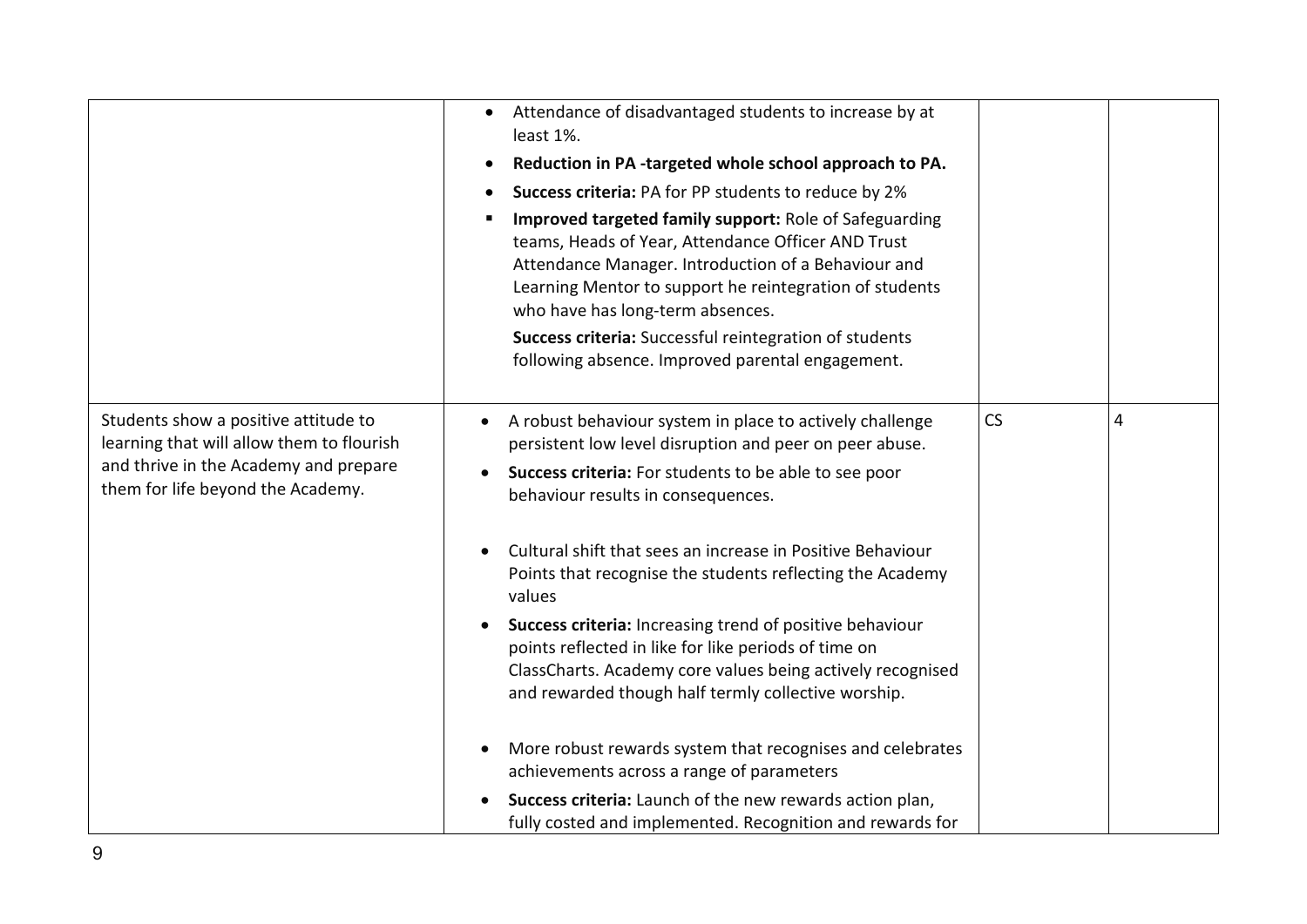|                                                                                                                                                                         | positive attendance and attitudes. All Academy staff have<br>levels of responsibility in celebrating success.<br>The student leadership established to ensure students feel<br>acknowledged and rewarded for their efforts in meeting the<br>academies core values.<br>Success criteria: School council established. Students gain<br>self-respect and self-esteem for representing the Academy<br>in this way. Student Council become role models for other<br>students who then aspire for these positions.                                                                                                                                | DF       |   |
|-------------------------------------------------------------------------------------------------------------------------------------------------------------------------|----------------------------------------------------------------------------------------------------------------------------------------------------------------------------------------------------------------------------------------------------------------------------------------------------------------------------------------------------------------------------------------------------------------------------------------------------------------------------------------------------------------------------------------------------------------------------------------------------------------------------------------------|----------|---|
| Refresh/Development of the pastoral<br>system to meet the needs of our<br>disadvantaged students this includes<br>wellbeing, mental health and safeguarding<br>concerns | Tailored/ Graduated approaches for all processes to create<br>clarity/ parity and secure accountability for students'<br>actions and create clear lines for improvement in behaviour<br>Success criteria: Create a bespoke Pastoral Professional<br>$\bullet$<br>Development programme that supports the HoY to be<br>more effective in their role. Positive feedback, suggesting<br>purposeful CPD and strategies pertinent to their role is key<br>to success.<br>Success criteria: Create a bespoke admin package that<br>supports the HOYs to be more effective in their role<br>including the management of the FTs. Positive feedback, | CS/AAHTs | 4 |
|                                                                                                                                                                         | suggesting purposeful CPD and strategies pertinent to their<br>role is key to success.<br>Interactions with external agencies<br>Success criteria: Under our tiered approach to support,<br>ensure that referrals to outside agencies are swift and<br>appropriate resulting in barrier removal and students                                                                                                                                                                                                                                                                                                                                 |          |   |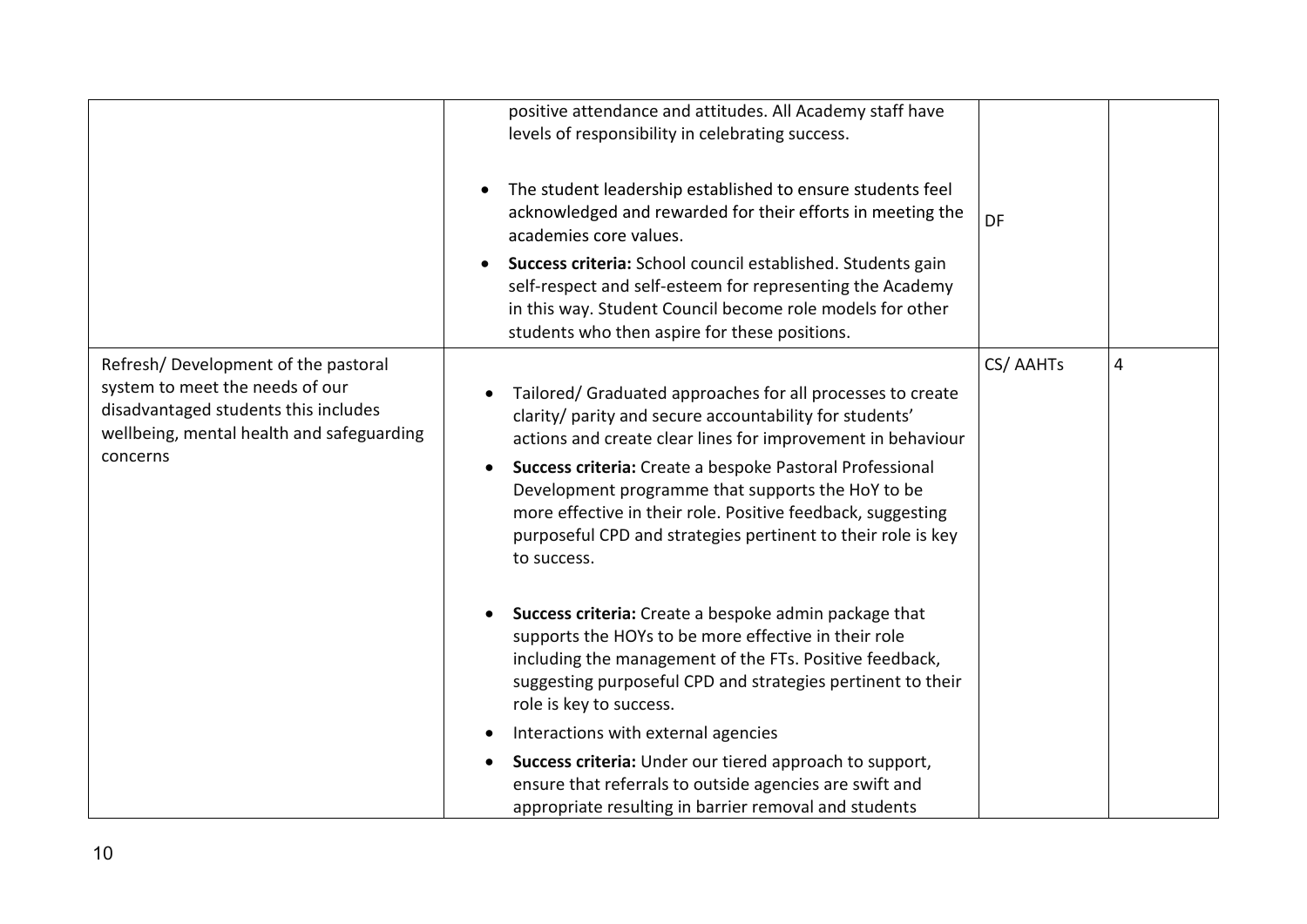|                                                                                                                             | continuing to engage in education. Case studies show<br>improved behaviour/attendance/engagement<br>Targeted School intervention support<br>Success criteria: Under our tiered approach to support<br>ensure that internal referrals are viewed and triaged swiftly<br>to appropriately skilled staff. This will result in barrier<br>removal and students continuing to engage in education.<br>Case studies show improved<br>behaviour/attendance/engagement |          |     |
|-----------------------------------------------------------------------------------------------------------------------------|----------------------------------------------------------------------------------------------------------------------------------------------------------------------------------------------------------------------------------------------------------------------------------------------------------------------------------------------------------------------------------------------------------------------------------------------------------------|----------|-----|
| To ensure that students are prepared for<br>the tests of life not a life of tests through<br>our personal development offer | Embed Growth Programme/ PSHE within it and support our<br>students for their future:<br><b>Year Group collective worship</b><br>Christian focused assemblies that support personal<br>development and Growth content and ecclesiastical<br>calendar.<br>Success Criteria: Spiritual growth coupled with a sense of<br>community, belonging and learning of life skills as evidenced<br>through student voice.                                                  | DF/MG/PJ | 4/5 |
|                                                                                                                             | <b>Debates and Discussions</b><br>Reading a news article to provoke thought and dialogue<br>amongst students with the assistance of posed questions.                                                                                                                                                                                                                                                                                                           |          |     |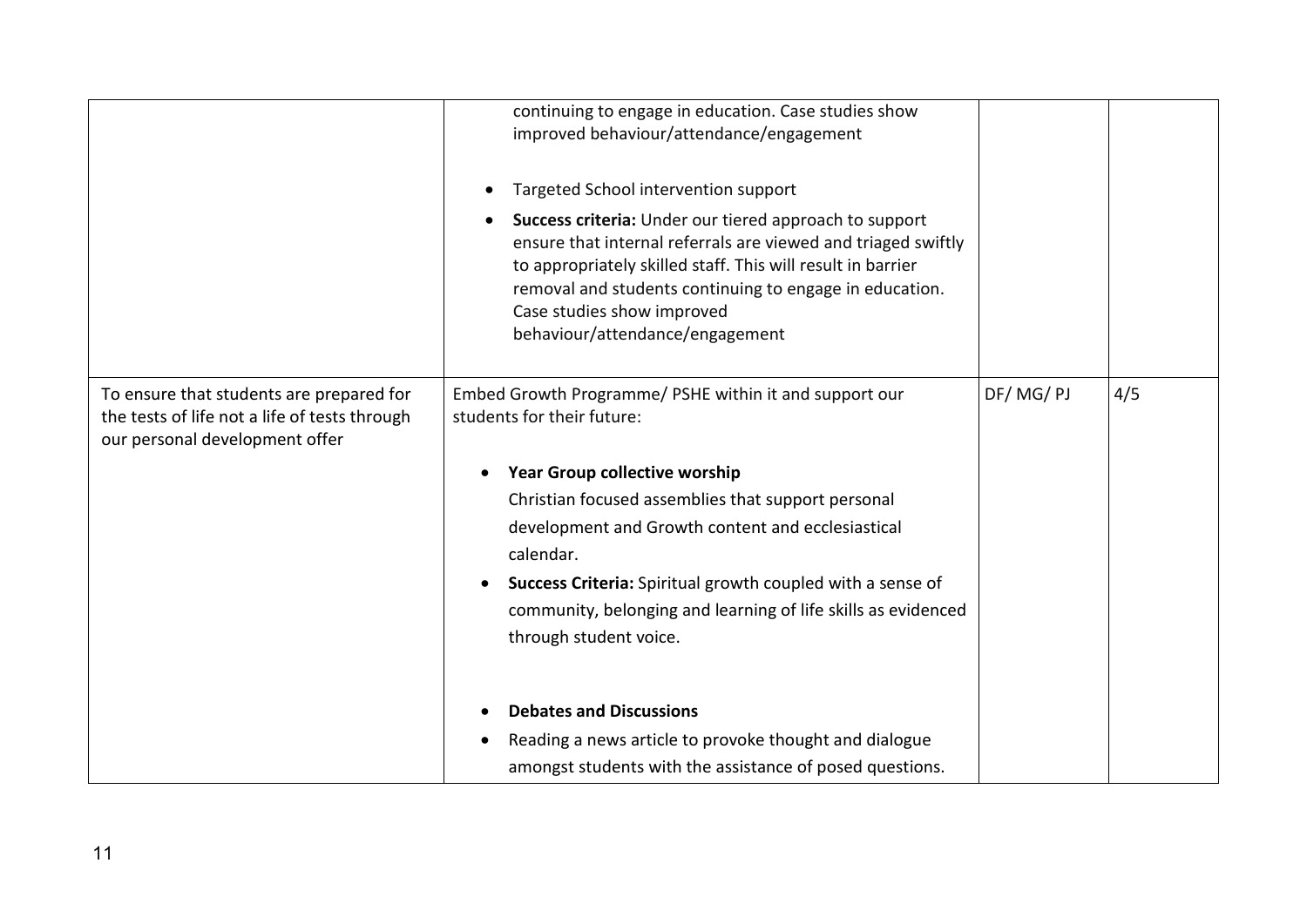| Success Criteria: Social and cultural development as<br>$\bullet$         |
|---------------------------------------------------------------------------|
| evidenced through student voice. Students also show a                     |
| growing tolerance for others and their opinions.                          |
|                                                                           |
|                                                                           |
| <b>Life Skills</b>                                                        |
| The direct teaching of the PSHE curriculum cross-referenced               |
| against statutory guidance, the needs of our local                        |
| community and in response to staff voice.                                 |
| Success Criteria: Students are prepared for life knowing how<br>$\bullet$ |
| to make a positive contribution to society and keep                       |
| themselves safe as evidenced through student voice.                       |
| Students also show a growing tolerance for others and their               |
| opinions.                                                                 |
|                                                                           |
|                                                                           |
| <b>Personnel Development</b>                                              |
| Students study a vast array of subjects in line with guidance             |
| from the government and the PSHE association. The lessons                 |
| aim to improve student's knowledge and understanding in                   |
| aspects of life that can develop their social and emotional               |
| wellbeing and skills. Students will focus on topics that may              |
| be crucial to their development as individuals and issues that            |
| may affect them throughout their lives.                                   |
| Success criteria: To develop pupils socially, emotionally and             |
|                                                                           |
| allow them to be fully functional members of society when                 |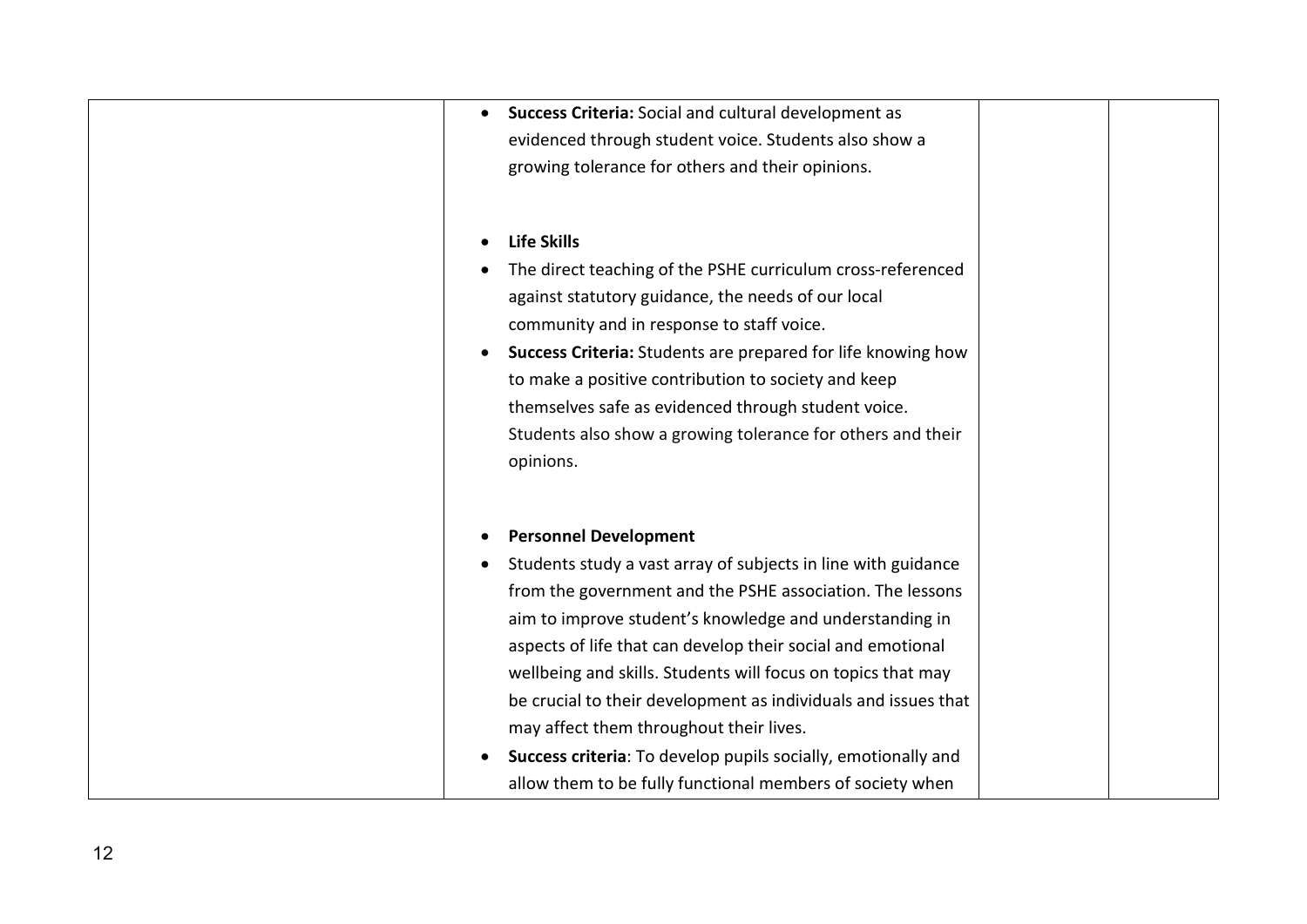|                                                                                                                                                                                                                                                                                            | they leave our Academy with the knowledge to thrive in the<br>workplace, further education and the rest of their lives.                                                                                                                                                                                                                                                                                                                                                                                                                                                                                 |        |       |
|--------------------------------------------------------------------------------------------------------------------------------------------------------------------------------------------------------------------------------------------------------------------------------------------|---------------------------------------------------------------------------------------------------------------------------------------------------------------------------------------------------------------------------------------------------------------------------------------------------------------------------------------------------------------------------------------------------------------------------------------------------------------------------------------------------------------------------------------------------------------------------------------------------------|--------|-------|
| CEAIG provision to raise aspirations around<br>progression routes to higher and further<br>education.<br>The Baker Clause (Yr9/10/11) to ensure<br>that all students have the access to<br>colleges and training providers to discuss<br>non-academic routes that are available to<br>them | Opportunities to interact with a range of employers through<br>workshops, challenges, mentoring such as Everton in the<br>Community, Crown Prosecution Service, Price Waterhouse<br>Coopers etc.<br>This will be supported by shaping Futures Programme,<br>assemblies and the targeting of PP ward students, Mock<br>interview day and Industry Expo.<br>Enriched careers through our Curriculum for life provision<br>that is tailored to the needs of each specific student<br>year/cohort.                                                                                                          | AB/CSW | 4/5/6 |
| Trust 1-2-1 impartial careers advice                                                                                                                                                                                                                                                       | Access to trust careers advisor to be on site 3 days a week to<br>provide at least 1 1-2-1 meeting with students. There will<br>also be additional targeted support for those students who<br>are at risk of being NEET.<br>EFT project targeting boys at risk of NEET.<br>This will be a focus for Curriculum Leaders to map and<br>promote careers within their subject discipline<br>Developing links with Universities and Further education<br>providers to increase student aspirations. For example,<br>Liverpool University and LJMU.<br>Development of the compass plus soft to track PP CEIAG |        |       |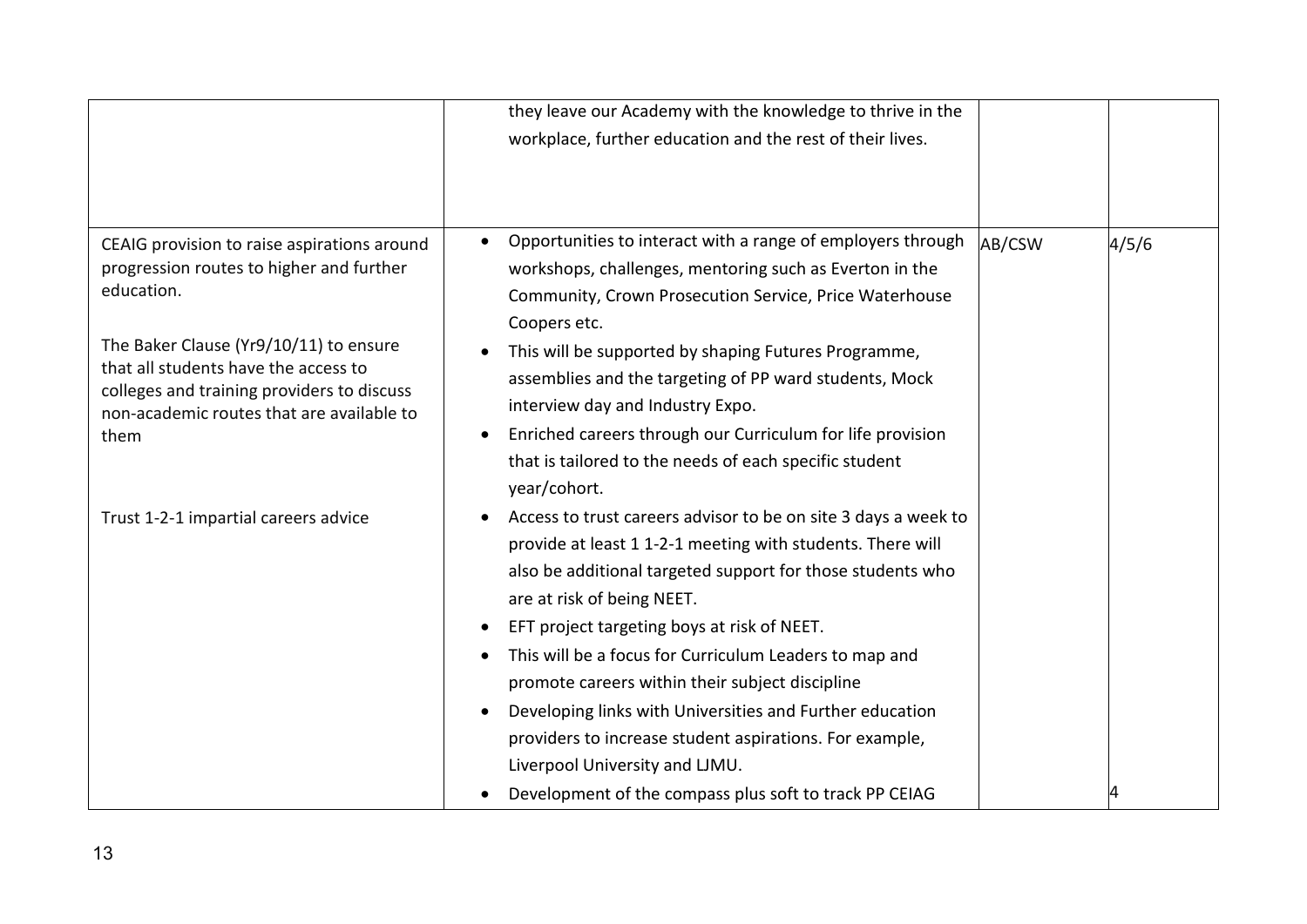|                                                                                                                                | Development of a Work Experience programme to enhance<br>students' aspirations and employability post-16.<br>Developing links with employers offering apprenticeships.                                                                                                                      |           |         |
|--------------------------------------------------------------------------------------------------------------------------------|---------------------------------------------------------------------------------------------------------------------------------------------------------------------------------------------------------------------------------------------------------------------------------------------|-----------|---------|
|                                                                                                                                | <b>Success Criteria:</b><br>CEAIG Student voice shows an increased awareness of<br>Higher and Further Education (in time will be able to track<br>progression into HE)<br>A further reduction of students classified as NEET with a<br>target of 0%.                                        |           |         |
| Access to technology and educational<br>materials                                                                              | Utilise the Government laptop Scheme to ensure all<br>$\bullet$<br>Disadvantaged students can access work from home to<br>support learning.<br><b>Success Criteria:</b><br>Increased independent study. Audit disadvantaged<br>students access pre and post allocation. Student/Staff voice | JM/DA     | 1/2/4/6 |
| Ensure that knowledge and skills gaps are<br>addressed for disadvantaged students -<br>English as an Additional Language (EAL) | A significant amount of time has been invested in our<br>$\bullet$<br>students who speak English as an Additional Language<br>through our language acquisition manager.<br><b>Success Criteria:</b>                                                                                         | <b>IH</b> | 1, 2    |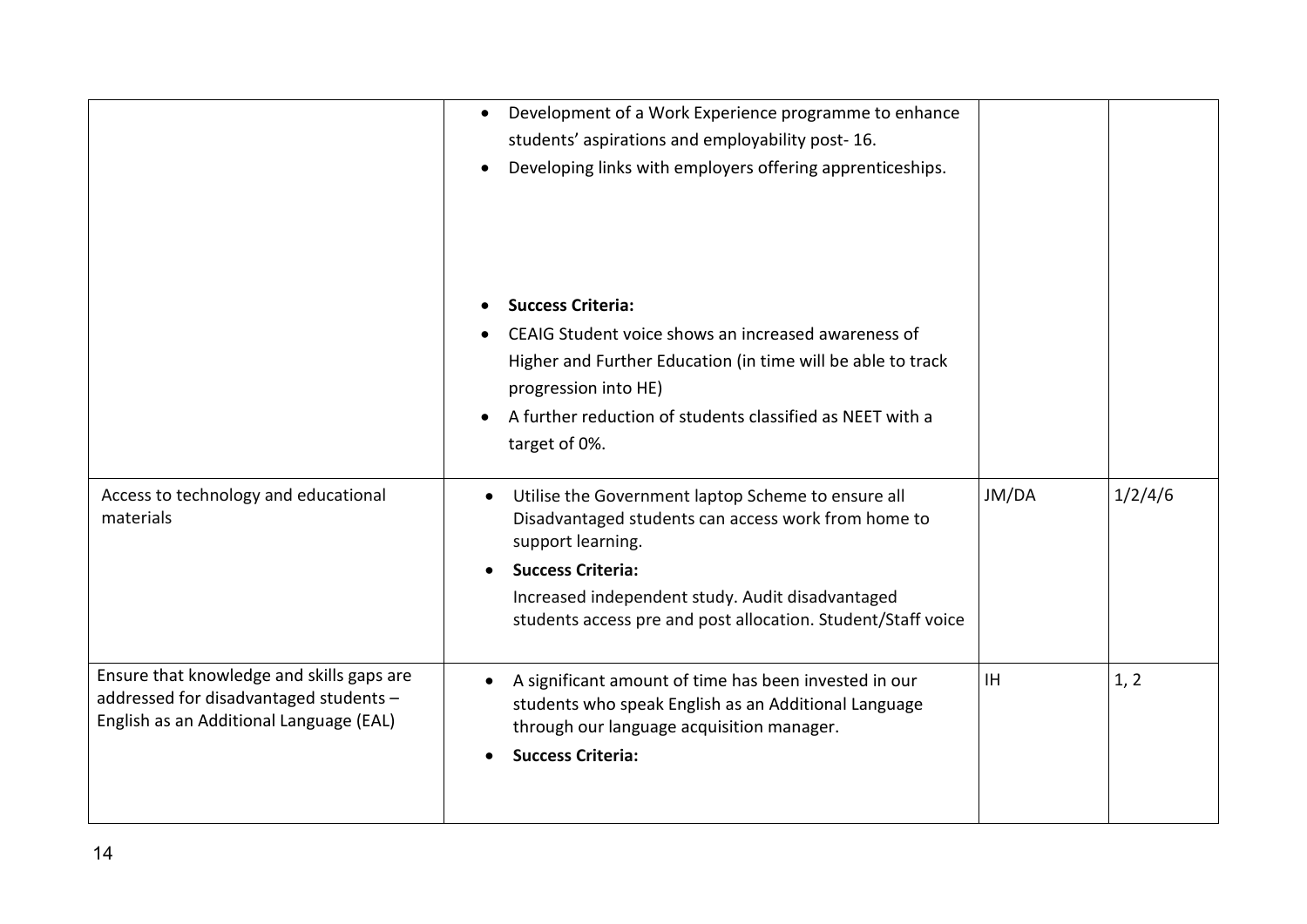|                                                                                                                             | Students have the support needed to access lessons, which<br>$\bullet$<br>will encourage learning at a quicker pace.                                                                                                                                                                                                                                                                                                                                                                                                                                                                                                                                                                                                                                                                                                                                                                                                                                                                                                                                       |                                       |      |
|-----------------------------------------------------------------------------------------------------------------------------|------------------------------------------------------------------------------------------------------------------------------------------------------------------------------------------------------------------------------------------------------------------------------------------------------------------------------------------------------------------------------------------------------------------------------------------------------------------------------------------------------------------------------------------------------------------------------------------------------------------------------------------------------------------------------------------------------------------------------------------------------------------------------------------------------------------------------------------------------------------------------------------------------------------------------------------------------------------------------------------------------------------------------------------------------------|---------------------------------------|------|
| Ensure that students are provided with<br>meaningful feedback that has an impact on<br>improving their knowledge and skills | The requirements for meaningful assessment and feedback<br>that will help improve knowledge retention and skills<br>development.<br>This outlines opportunities for collective and personalised<br>feedback.<br><b>Success Criteria:</b><br>To help students make progress;<br>To provide strategies for students to improve;<br>To give students dedicated time to reflect upon their learning and<br>put in effort to make improvements;<br>To inform our planning and structure the next phase of learning;<br>To facilitate effective and realistic target setting for student<br>and/or the teacher;<br>To encourage a dialogue to develop between student and<br>teacher;<br>To encourage students to have a sense of pride in their work;<br>To encourage students to aim for perfect presentation;<br>To correct mistakes, with a focus on Literacy skills.<br>Evidence of the use of assessment and feedback to<br>promote reflective teaching and improvement in student's<br>books where misconceptions and gaps in knowledge are<br>addressed. | Led by CO'D<br>Heads of<br>department | 1, 2 |
| Continuation of a breakfast club                                                                                            | Breakfast provided for all students who arrive before<br>school and wish to eat at the canteens                                                                                                                                                                                                                                                                                                                                                                                                                                                                                                                                                                                                                                                                                                                                                                                                                                                                                                                                                            | GJ/ KM/ HOYs                          |      |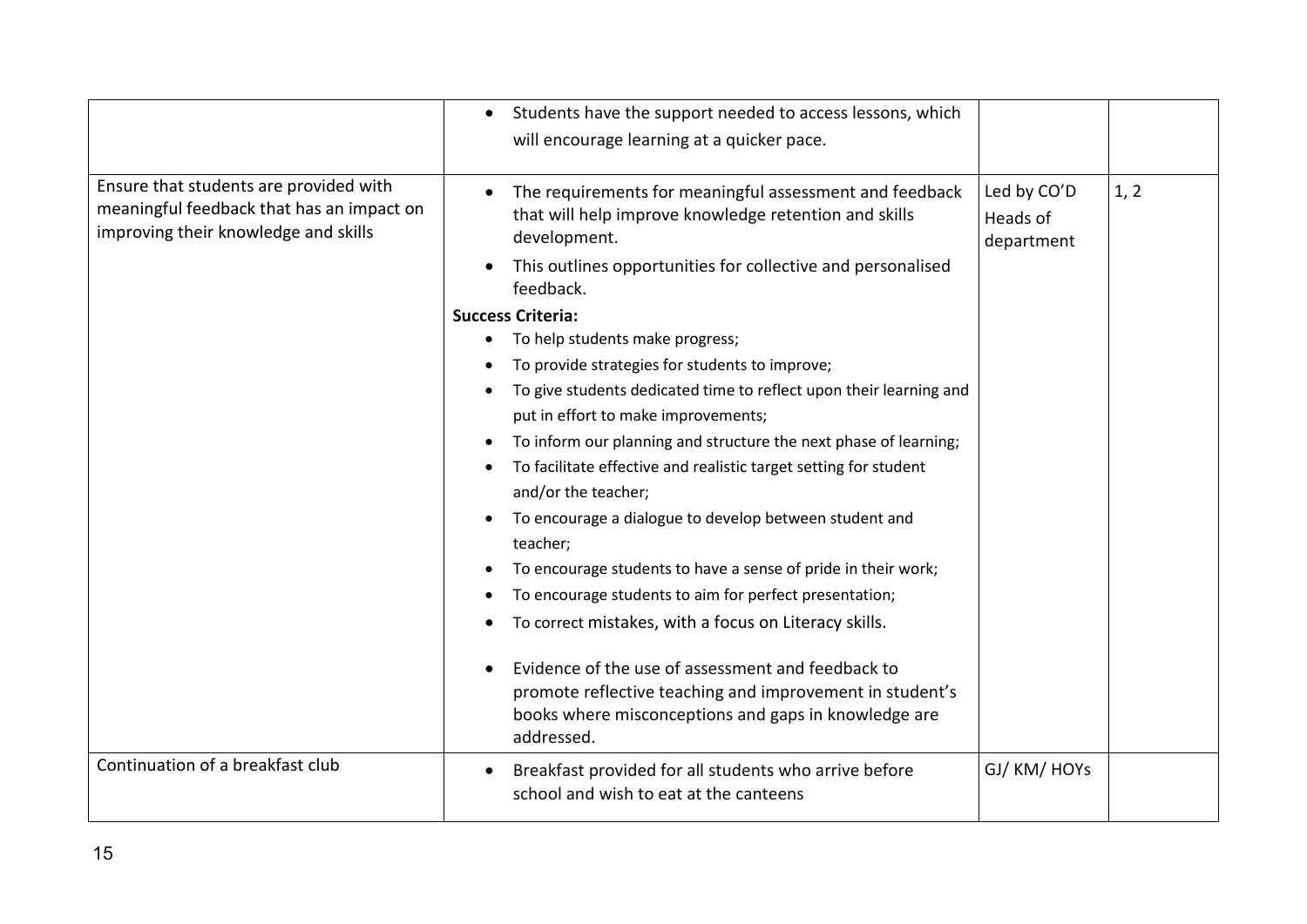|                                                                                                                                                                                                                                            | Social development of students' relationships, HW time,<br>$\bullet$<br>catch up with staff time.<br>Success Criteria:<br>$\bullet$<br>Students are using the service and we are seeing an<br>improvement in punctuality to school and increase in<br>attendance.                                                                                                                                                                                                                                                                                                                                                                                                   | HW/<br>attendance tea |       |
|--------------------------------------------------------------------------------------------------------------------------------------------------------------------------------------------------------------------------------------------|---------------------------------------------------------------------------------------------------------------------------------------------------------------------------------------------------------------------------------------------------------------------------------------------------------------------------------------------------------------------------------------------------------------------------------------------------------------------------------------------------------------------------------------------------------------------------------------------------------------------------------------------------------------------|-----------------------|-------|
| Increasing parental engagement to promote<br>Better behaviour<br>More confidence and greater self-<br>esteem<br>Higher attendance rates<br>$\bullet$<br>A lower risk of exclusion<br>More enthusiasm about learning<br>Better results.     | Involve parents in approaches and programmes which aim<br>$\bullet$<br>to develop parental skills such as literacy or IT skills<br>Involve parents in general approaches which encourage<br>parents to support their children with, for example reading<br>or homework<br>Involve parents in their children's learning activities through<br>explicit use of ClassCharts<br>Provide more intensive programmes for families in crisis.<br>$\bullet$<br>Success criteria: Evidence shows that parental engagement<br>$\bullet$<br>has a positive impact on average of 4 months' additional<br>progress. Improvement across the metrics shown in<br>intended outcomes. | <b>CS</b>             | 6     |
| Provide a rich and broad curriculum that<br>builds cultural capital.<br>Increased cultural capital by exposing<br>students to a range of enrichment<br>experiences<br>"the knowledge and cultural capital they<br>need to succeed in life" | <b>Success Criteria:</b><br>Our extracurricular offer provides students plenty of<br>opportunities to explore new activities through after-school<br>clubs<br>Measurable increase in attendance of disadvantaged pupils<br>experiencing wider curriculum opportunities over time.                                                                                                                                                                                                                                                                                                                                                                                   | SH/DF<br><b>AR</b>    | 3/4/6 |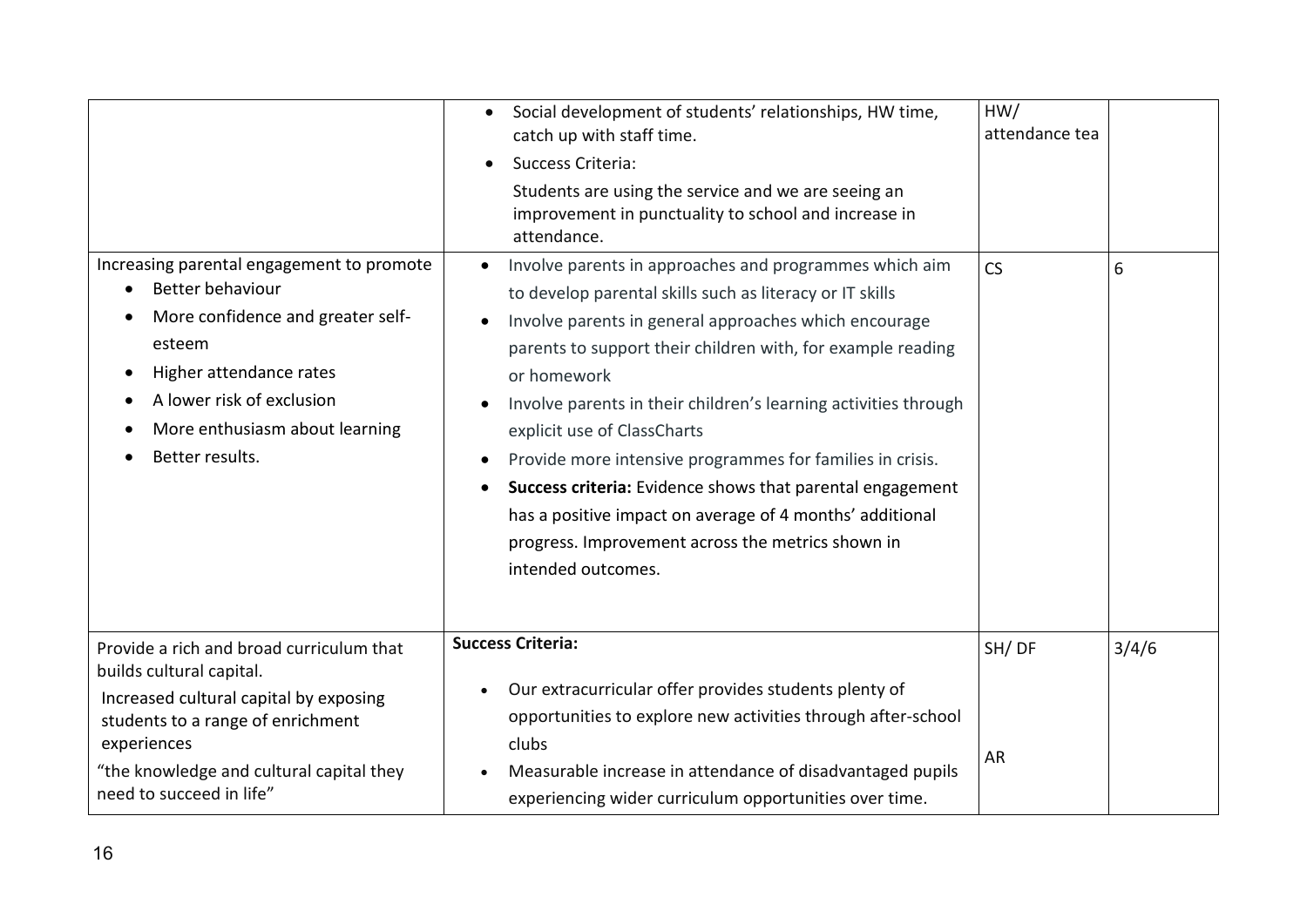| All students to have had and the<br>opportunity to engage in cultural capital<br>Increasing % of PP students taking part in<br>the extra-curricular offer | The wider curricular offer enriches students' culture capital<br>to equip then with skills and experiences to succeed in line<br>with all students nationally<br>Clarity in communication of our extra-curricular offer in<br>terms of intention and implementation which is fully<br>understood by all staff<br>Our extra-curricular provision is extensive, well promoted<br>and attendance of PP students at extra-curricular provision<br>increases<br><b>Key actions</b>                                                                                                                                                                          |
|-----------------------------------------------------------------------------------------------------------------------------------------------------------|--------------------------------------------------------------------------------------------------------------------------------------------------------------------------------------------------------------------------------------------------------------------------------------------------------------------------------------------------------------------------------------------------------------------------------------------------------------------------------------------------------------------------------------------------------------------------------------------------------------------------------------------------------|
|                                                                                                                                                           | Review EEF research on extra-curricular and best practice for<br>PP students and review ASFA offer in line with the current<br>research in this area<br>Baseline % of PP currently taking part in extracurricular<br>provision for ongoing analysis as evidence of improvement<br>Review current extra-curricular offer for students and gain<br>student voice (PP) in their interests and expand offer to<br>support<br>Wider cultural participation is tracked termly including<br>monitoring of buy in to extra-curricular clubs<br>Departmental commitment to enhancing cultural capital<br>through extra-curricular provision - HOD meetings etc. |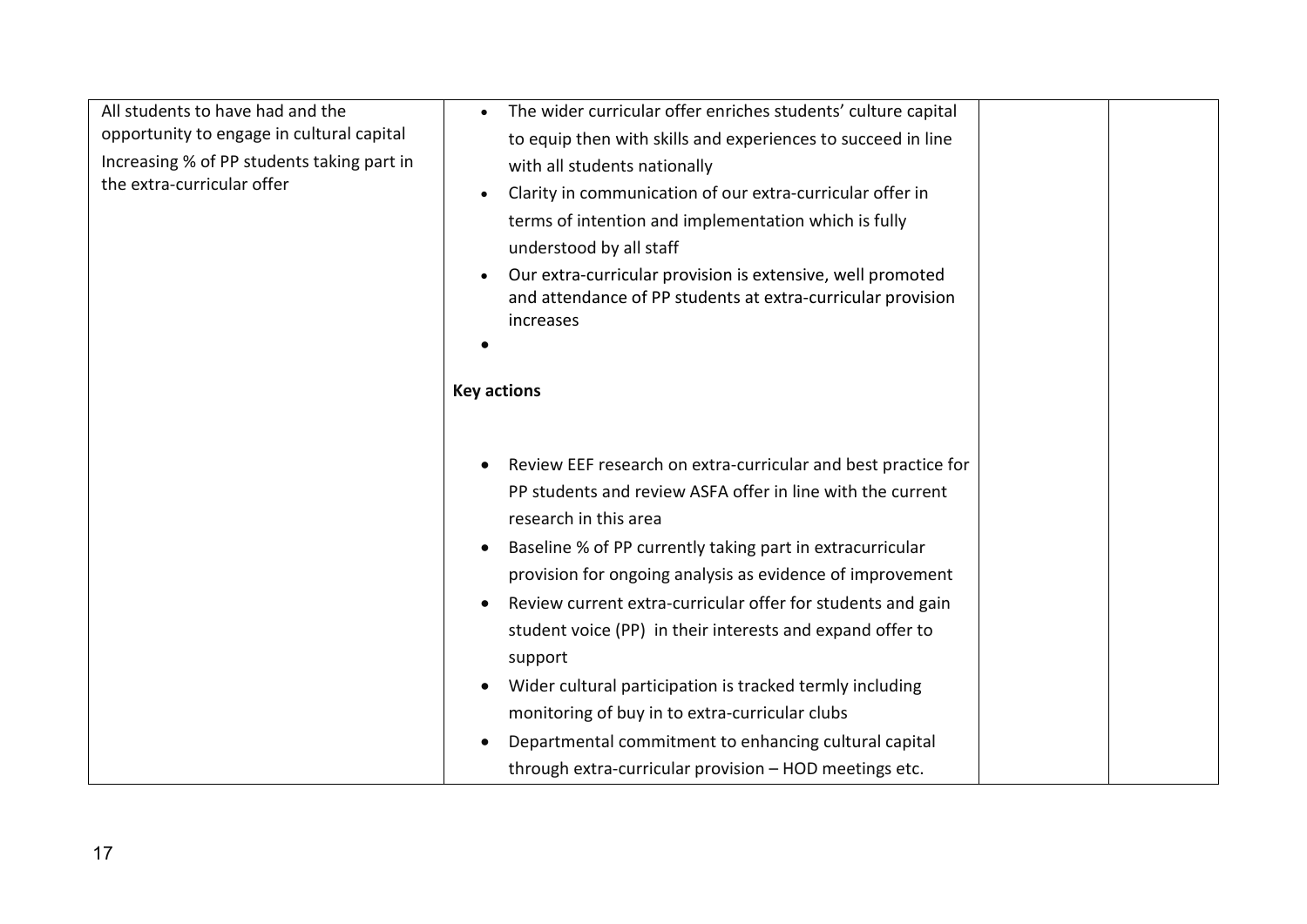| Teaching students about a wide variety of arts including<br>$\bullet$ |  |
|-----------------------------------------------------------------------|--|
| literature and music                                                  |  |
| Prioritising school trips                                             |  |
| Provide plenty of opportunities for questioning, curiosity and        |  |
| creativity.                                                           |  |
|                                                                       |  |
|                                                                       |  |
|                                                                       |  |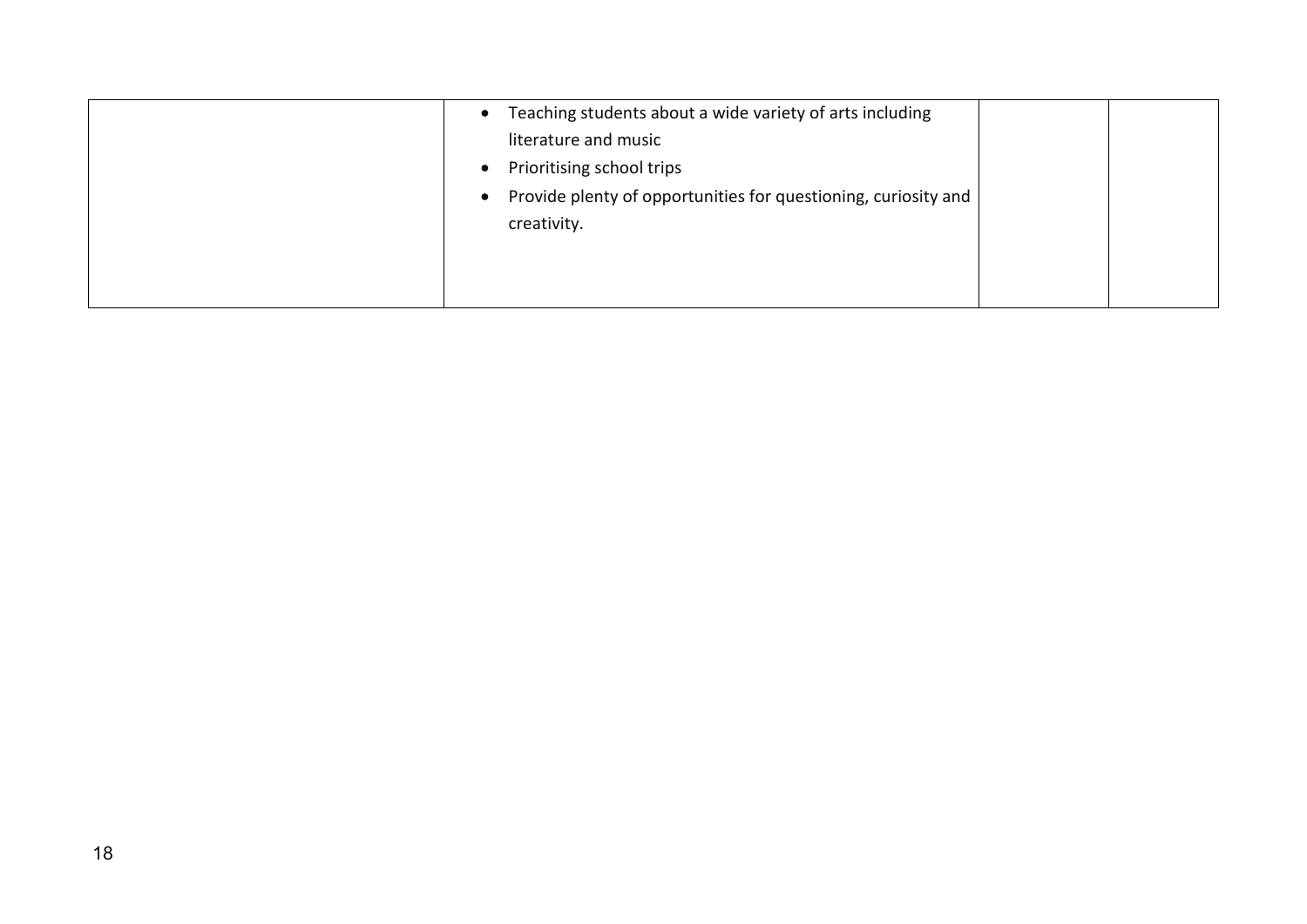#### **Conditions of Grant:**

## **7. Use of evidence**

From academic year 2021 to 2022, schools must demonstrate how their spending decisions are informed by research evidence, making reference to a range of sources including the Education Endowment Foundation's toolkit. In line with the EEF's [pupil premium guide,](https://educationendowmentfoundation.org.uk/evidence-summaries/pupil-premium-guide/) activities should include those that:

- support the quality of teaching, such as staff professional development.
- provide targeted academic support, such as tutoring.
- tackle non-academic barriers to success in school, such as attendance, behaviour and social and emotional support.

# **8. Accountability**

To comply with School Information regulations, maintained schools are required to publish an updated pupil premium strategy annually. All schools must use the templates available on GOV.UK to publish their 2021 to 2022 pupil premium strategy, by the end of December 2021. The Department for Education will undertake monitoring checks on a sample of schools' published reports.

Given their role in ensuring schools spend funding appropriately and in holding schools to account for educational performance, governors and trustees should scrutinise schools' plans, including their plans for and use of their pupil premium funding. Schools are held accountable for the outcomes they achieve with all their funding, including through Ofsted inspections and by governors and trustees, and this will be no exception.

# **13. Use of the LAC premium**

The LAC premium must be managed by the designated virtual school head (VSH) in the local authority that looks after the child and used without delay for the benefit of the looked-after child's educational needs as described in their personal education plan.

The VSH should ensure there are arrangements in place to discuss how the child will benefit from pupil premium funding with the designated teacher or another member of staff in the child's education setting who best understands their needs. Processes for allocating funds to a child's education setting should be as simple as possible to avoid delay.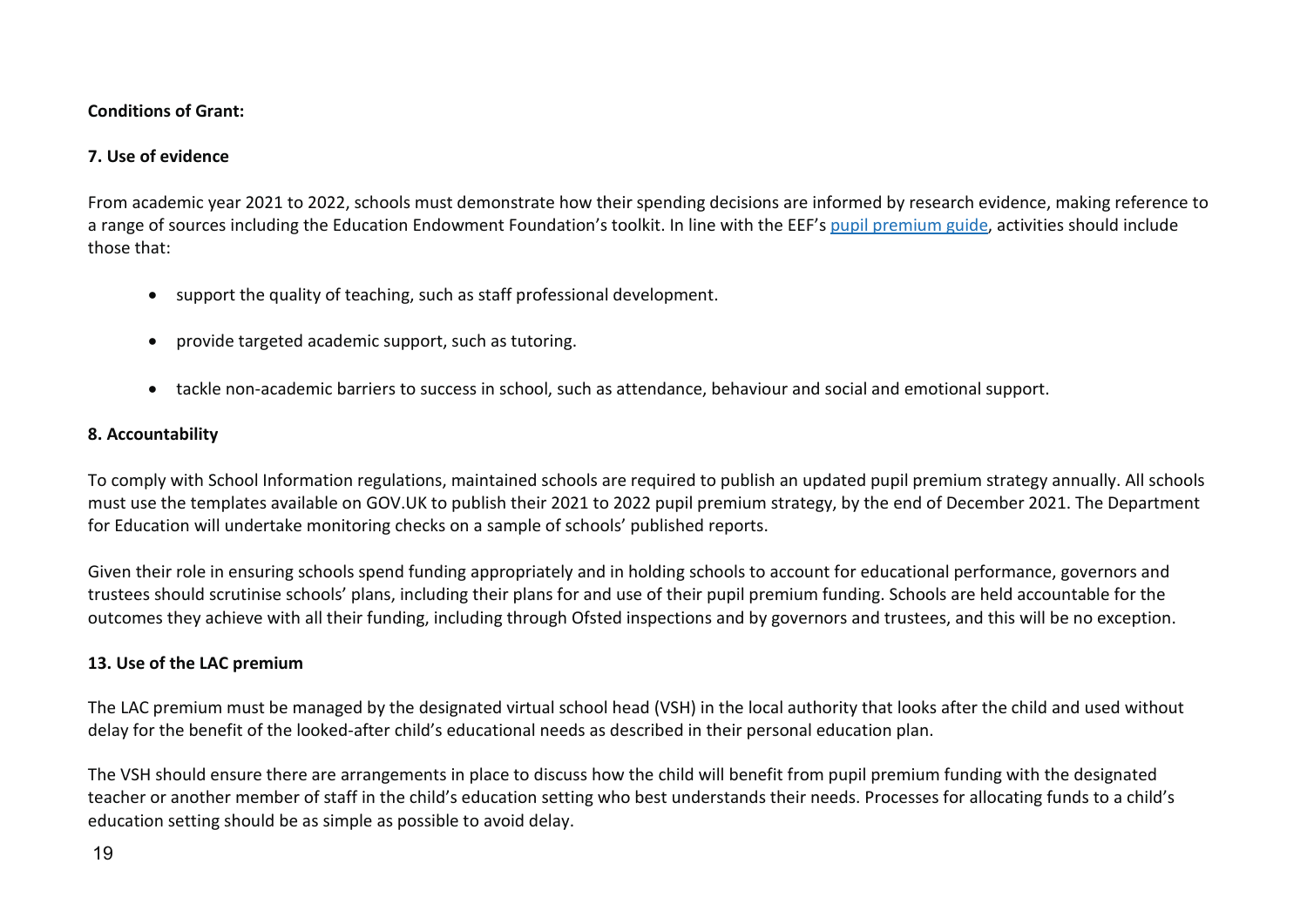Local authorities may not carry forward funding held centrally into the financial year 2022 to 2023. Centrally-held LAC premium that has not been spent, or allocated to the child's education setting, by 31 March 2022 will be recovered.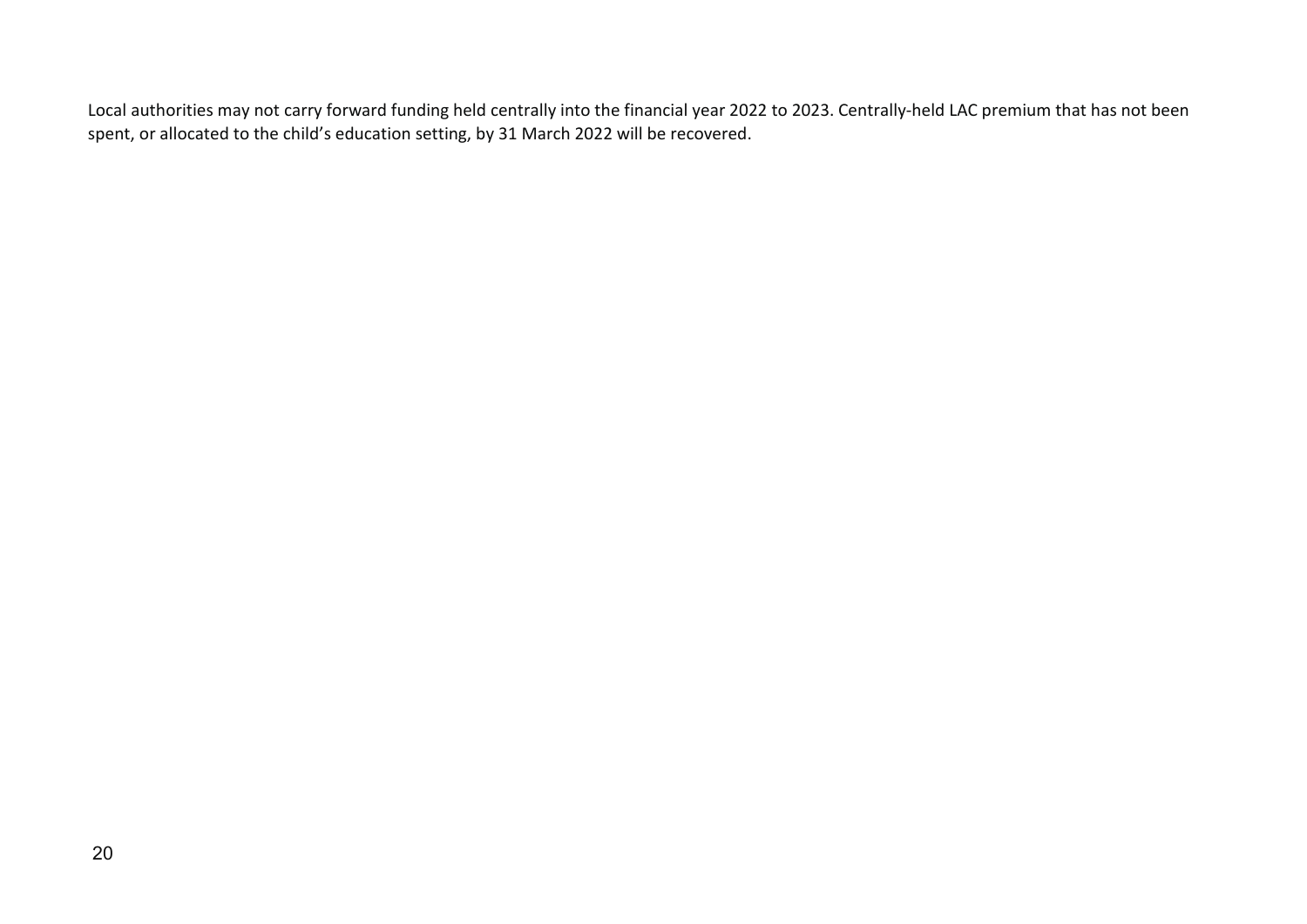# **Activity in this academic year**

This details how we intend to spend our pupil premium (and recovery premium funding) **this academic year** to address the challenges listed above.

# Budgeted cost 187550

| <b>Activity</b>                                                                                                                                                                                                                                                                                                                                              | Evidence that supports this approach                                                                                                                                                                                                                                                                                                                                                                                                                                                       | Challenge number(s) addressed |
|--------------------------------------------------------------------------------------------------------------------------------------------------------------------------------------------------------------------------------------------------------------------------------------------------------------------------------------------------------------|--------------------------------------------------------------------------------------------------------------------------------------------------------------------------------------------------------------------------------------------------------------------------------------------------------------------------------------------------------------------------------------------------------------------------------------------------------------------------------------------|-------------------------------|
| <b>Literacy Strategies:</b>                                                                                                                                                                                                                                                                                                                                  | EEF - Improving whole school secondary literacy                                                                                                                                                                                                                                                                                                                                                                                                                                            | 1, 4, 5                       |
| Adopting a structural and<br>historical approach to teaching<br>vocabulary (Tier 3 in the first<br>instance) to target affixes<br>common between subjects.<br>Adopted as part of a multi-modal<br>offer of literacy support ranking<br>vocabulary number 1 in terms of a<br>hierarchy of need across the<br>school for students to access the<br>curriculum. | "Disciplinary literacy is an approach to improving literacy across<br>the curriculum. It recognises that literacy skills are both general<br>and subject specific, emphasising the value of supporting<br>teachers in every subject to teach students how to read, write<br>and communicate effectively in their subjects."<br>We are utilising the EEF 7-Step improving literacy in secondary<br>school's report as the framework for planning and implementing<br>our literacy strategy. |                               |
| Curriculum for Life and in                                                                                                                                                                                                                                                                                                                                   |                                                                                                                                                                                                                                                                                                                                                                                                                                                                                            |                               |
| particular the 'Stories for Life'                                                                                                                                                                                                                                                                                                                            |                                                                                                                                                                                                                                                                                                                                                                                                                                                                                            |                               |
| component where students read a                                                                                                                                                                                                                                                                                                                              |                                                                                                                                                                                                                                                                                                                                                                                                                                                                                            |                               |
| pre-selected text applicable to                                                                                                                                                                                                                                                                                                                              |                                                                                                                                                                                                                                                                                                                                                                                                                                                                                            |                               |
| their situation (diverse in subject                                                                                                                                                                                                                                                                                                                          |                                                                                                                                                                                                                                                                                                                                                                                                                                                                                            |                               |
| matter and theme) in form time.                                                                                                                                                                                                                                                                                                                              |                                                                                                                                                                                                                                                                                                                                                                                                                                                                                            |                               |
| This is for ALL year groups and will                                                                                                                                                                                                                                                                                                                         |                                                                                                                                                                                                                                                                                                                                                                                                                                                                                            |                               |
| form a rolling programme of                                                                                                                                                                                                                                                                                                                                  |                                                                                                                                                                                                                                                                                                                                                                                                                                                                                            |                               |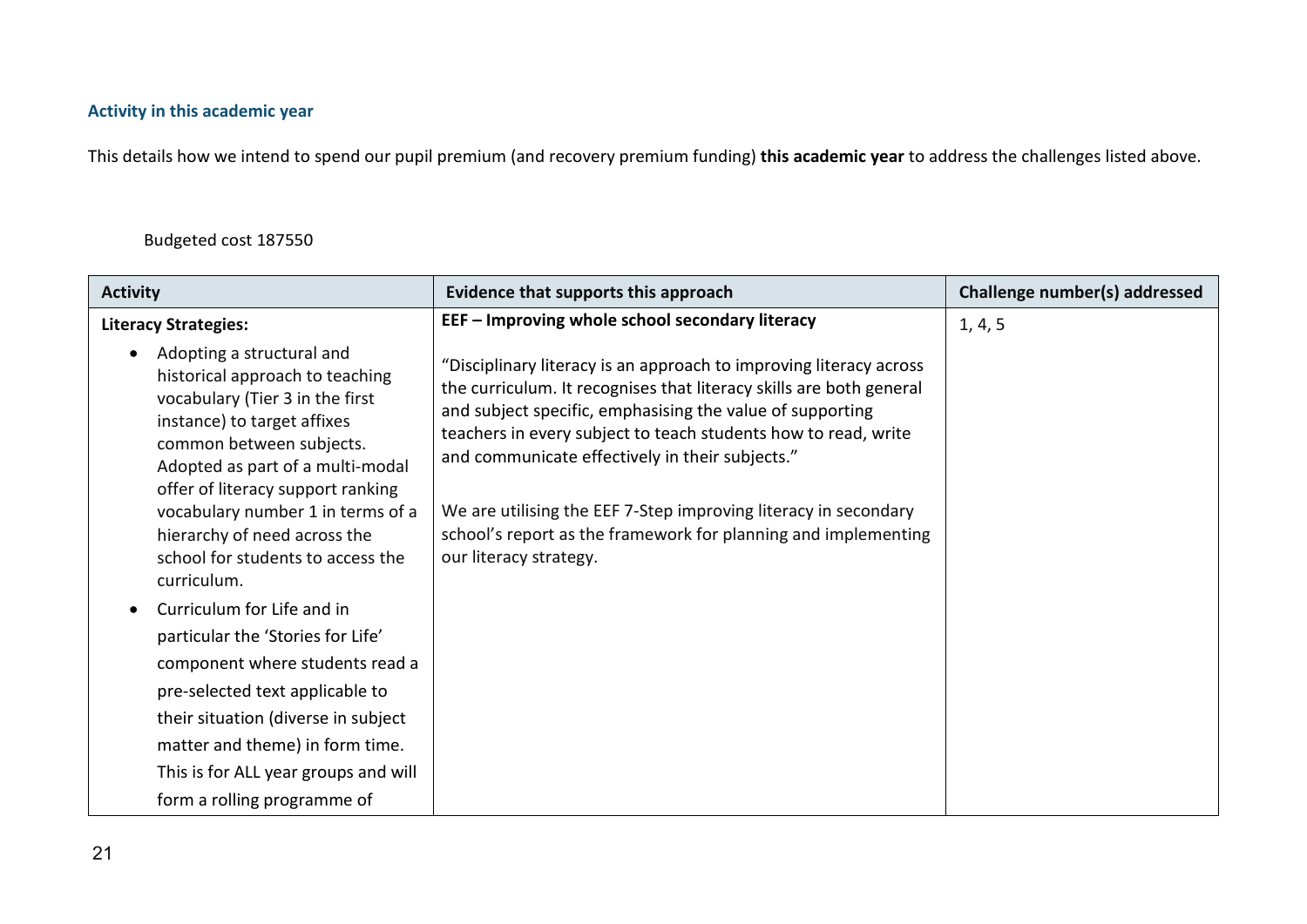| reading and discussion of texts led<br>by form tutors on a weekly basis.<br>Shared Reader programme<br>providing training to Reading<br>Buddies to pair struggling readers<br>with confident, fluent readers.              |                                                                                                                                                                                                                                                                                                                                                                                                                                                                                                                                                                                                    |            |
|----------------------------------------------------------------------------------------------------------------------------------------------------------------------------------------------------------------------------|----------------------------------------------------------------------------------------------------------------------------------------------------------------------------------------------------------------------------------------------------------------------------------------------------------------------------------------------------------------------------------------------------------------------------------------------------------------------------------------------------------------------------------------------------------------------------------------------------|------------|
| Staff CPD - Evidence based research:                                                                                                                                                                                       | <b>EEF - Effective Professional Development</b>                                                                                                                                                                                                                                                                                                                                                                                                                                                                                                                                                    | 1, 3, 4, 5 |
| All staff as part of their Staff<br>Appraisal Cycle will engage in a<br>Teaching research project on 1 of<br>5 topics.<br>Staff will work collaboratively and<br>feedback to make informed changes to<br>teaching practice | "Supporting high quality teaching is pivotal in improving<br>children's outcomes. Indeed, research tells us that high quality<br>teaching can narrow the disadvantage gap. It is therefore hugely<br>encouraging to see a host of new initiatives and reforms that<br>recognise the importance of teacher quality such as the Early<br>Career Framework and the new National Professional<br>Qualifications.<br>These exemplify a 1,3,4,5 growing consensus that promoting<br>effective professional development (PD) plays a crucial role in<br>improving classroom practice and pupil outcomes." |            |
| Feedback:                                                                                                                                                                                                                  | EEF - Teacher feedback guidance report                                                                                                                                                                                                                                                                                                                                                                                                                                                                                                                                                             | 1, 2       |
| CPD to improve the quality of<br>$\bullet$<br>feedback that students receive.                                                                                                                                              | "(feedback) supports pupil progress, building learning,                                                                                                                                                                                                                                                                                                                                                                                                                                                                                                                                            |            |
| This is a school priority as part of                                                                                                                                                                                       | addressing misunderstandings, and thereby closing the                                                                                                                                                                                                                                                                                                                                                                                                                                                                                                                                              |            |
| our teaching and learning and                                                                                                                                                                                              | gap between where a pupil is and where the teacher                                                                                                                                                                                                                                                                                                                                                                                                                                                                                                                                                 |            |
| assessment strategy to ensure that                                                                                                                                                                                         | wants them to be.                                                                                                                                                                                                                                                                                                                                                                                                                                                                                                                                                                                  |            |
| students gaps in knowledge are                                                                                                                                                                                             |                                                                                                                                                                                                                                                                                                                                                                                                                                                                                                                                                                                                    |            |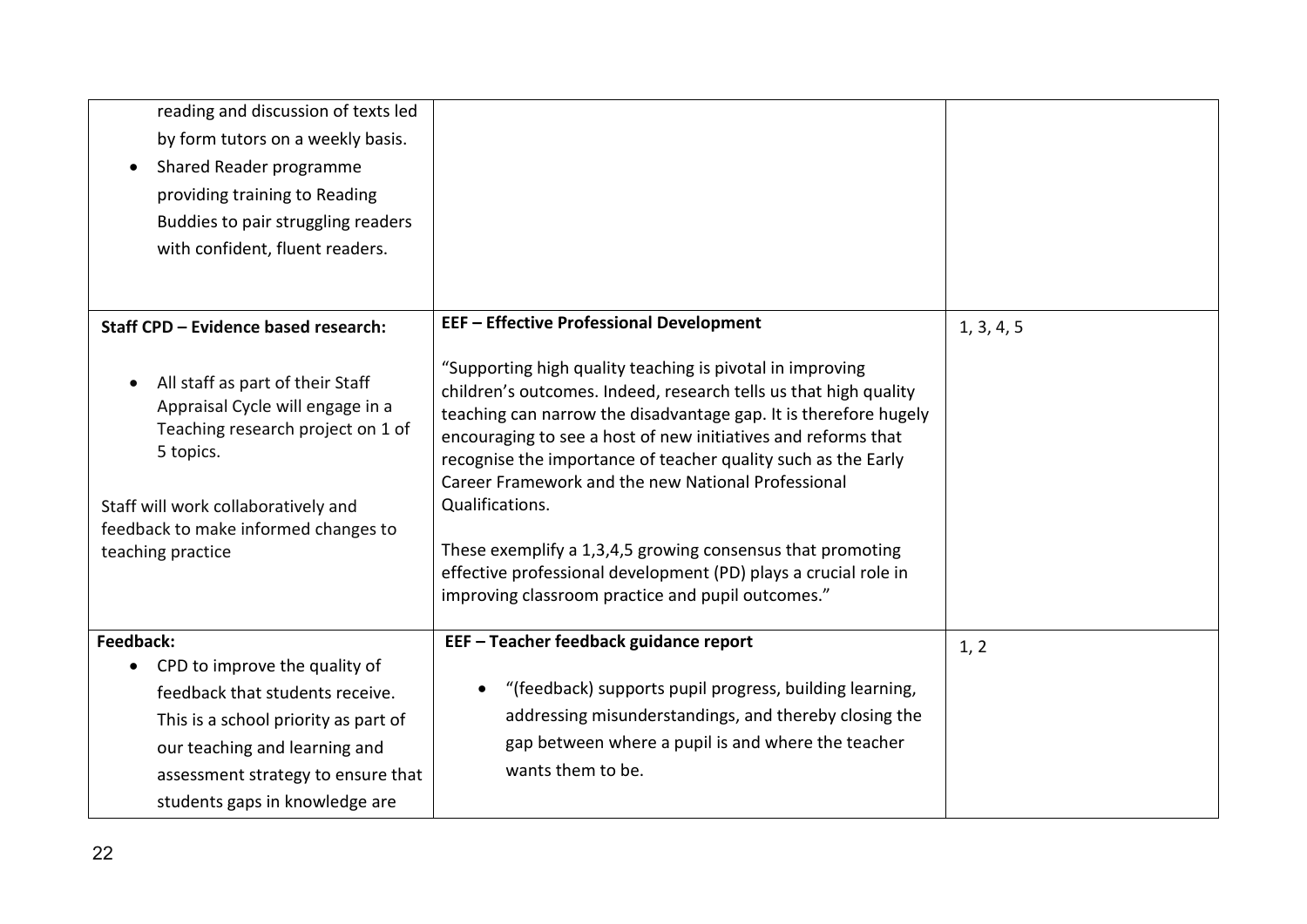| assessed and responded to by<br>teachers.                                                                                                    | This process is a crucial component of high-quality<br>$\bullet$<br>teaching and can be seen in classrooms across all phases<br>and subjects. Providing feedback is a well-evidenced and<br>has a high impact on learning outcomes. Effective<br>feedback tends to focus on the task, subject and self-<br>regulation strategies: it provides specific information on<br>how to improve."                                                                                                                                                                                                                                                                                                                                                                                                                |      |
|----------------------------------------------------------------------------------------------------------------------------------------------|----------------------------------------------------------------------------------------------------------------------------------------------------------------------------------------------------------------------------------------------------------------------------------------------------------------------------------------------------------------------------------------------------------------------------------------------------------------------------------------------------------------------------------------------------------------------------------------------------------------------------------------------------------------------------------------------------------------------------------------------------------------------------------------------------------|------|
| Knowing your students:<br>CPD to ensure effective teaching<br>and meeting individual students<br>needs - particular focus on SEND<br>and EAL | <b>EEF - Special Educational Needs in Mainstream Schools</b><br>High quality teaching is the starting point for meeting the<br>needs of pupils with SEND and is based on strategies that<br>should be in the repertoire of every mainstream teacher.<br>These strategies should be used for all pupils and then<br>applied flexibly in response to individual needs. Weaving<br>inclusive approaches into everyday, high-quality<br>classroom teaching supports SEND to become part of the<br>fabric of the whole school, rather than being seen as a<br>'bolt-on'.<br>The EEF guidance suggests the following strategies can be<br>particularly useful for pupils with SEND:<br>flexible grouping<br>cognitive and metacognitive strategies<br>explicit instruction<br>using technology<br>scaffolding. | 1, 2 |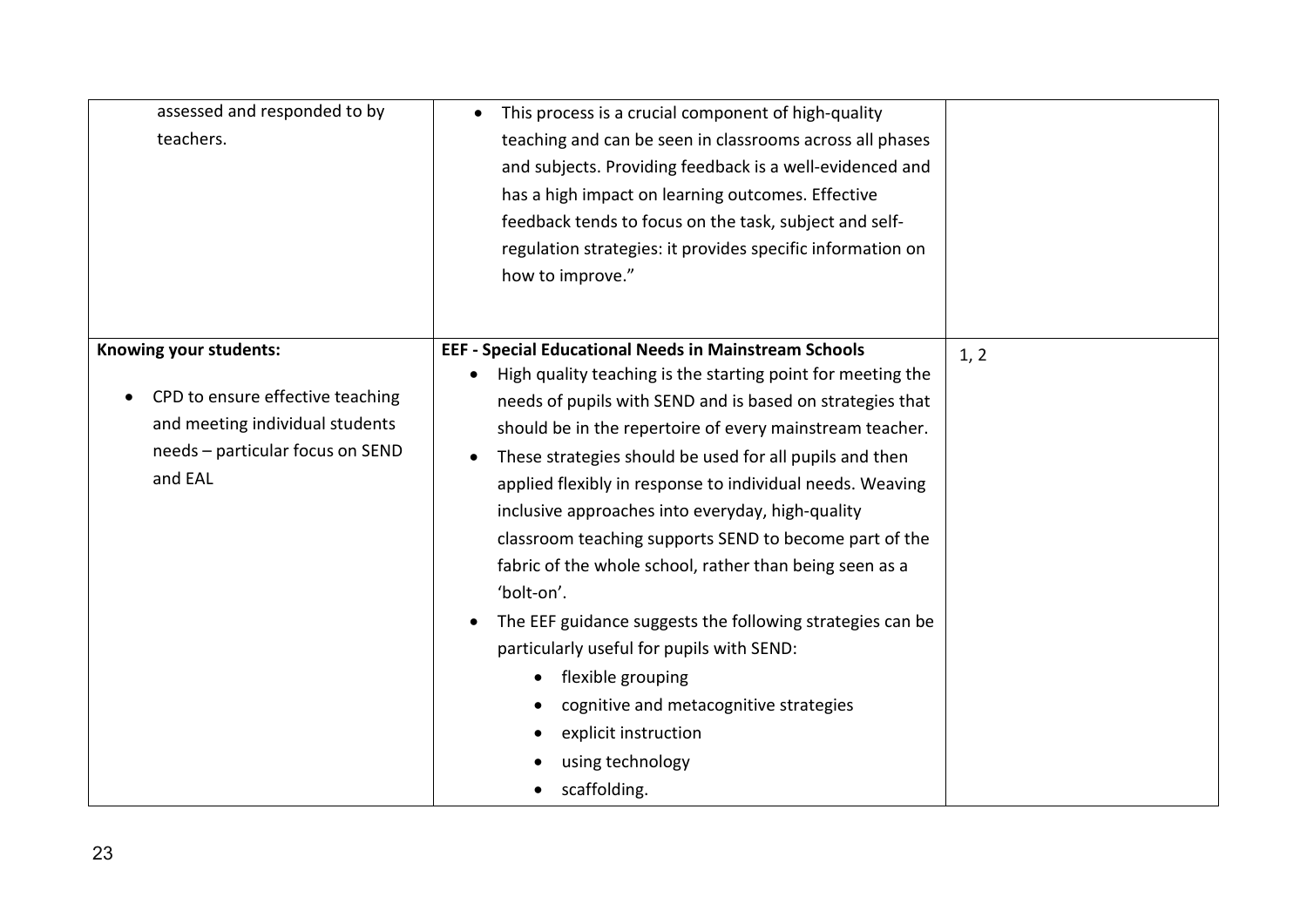|                                                                                                                                                                                                                   | This is revisited frequently and used to inform QA<br>$\bullet$                                                                                                                                                                                                                                                                                                                                                                                                                                                              |   |
|-------------------------------------------------------------------------------------------------------------------------------------------------------------------------------------------------------------------|------------------------------------------------------------------------------------------------------------------------------------------------------------------------------------------------------------------------------------------------------------------------------------------------------------------------------------------------------------------------------------------------------------------------------------------------------------------------------------------------------------------------------|---|
| Subject specific enrichment, clubs and<br>trips:<br>Develop the provision of<br>extracurricular clubs and activities<br>for students driven by Heads of<br>Department to support and<br>supplement the curriculum | <b>Sutton Trust:</b><br>Three quarters of young people believe that better life<br>skills would help them get a job in the future, and 88%<br>say that they are as or more important than getting<br>good grades. However, only 1 in 5 pupils say that the<br>school curriculum helps them 'a lot' with the<br>development of life skills.<br>Extra-curricular activities can contribute to the                                                                                                                              | 6 |
| Additional music tuition<br>This will be programs such as<br>Football beyond borders, Rowing,<br>Duke of Edinburgh and social<br>projects.                                                                        | development of these skills, but there are substantial<br>gaps between the level of provision of clubs and<br>activities reported by teachers, and actual take-up by<br>pupils. 78% of teachers report the availability of<br>volunteering programmes to build life skills, but only 8%<br>of pupils say they take part. 45% of teachers said their<br>school provided debating, yet just 2% of young people<br>reported participating. Almost two in five young people<br>(37%) don't take part in any clubs or activities. |   |
|                                                                                                                                                                                                                   | There are also substantial socio-economic gaps in access<br>to extra-curricular activities, with pupils from<br>disadvantaged backgrounds less likely to take up<br>activities than their better off peers (46% compared to<br>66%), with just half of those receiving free school meals<br>(FSM) taking part.<br>Through a DofE programme young people have fun, make<br>friends, improve their self-esteem and build confidence.                                                                                           |   |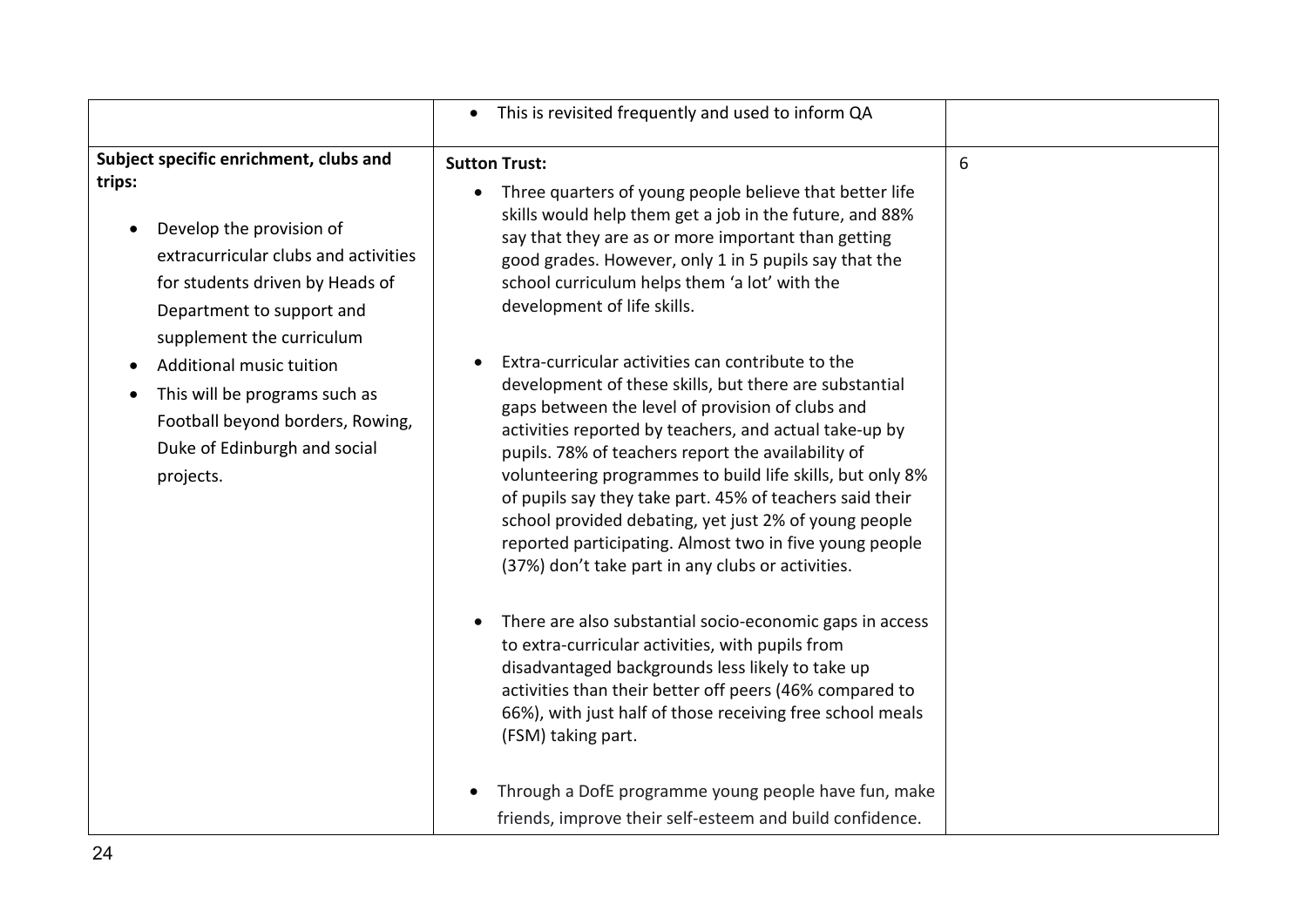|                                                                                        | They gain essential skills and attributes for work and<br>life such as resilience, problem-solving, team-working,<br>communication and drive, enhancing CVs and uni and job<br>applications                                                                                                                                                                             |     |
|----------------------------------------------------------------------------------------|-------------------------------------------------------------------------------------------------------------------------------------------------------------------------------------------------------------------------------------------------------------------------------------------------------------------------------------------------------------------------|-----|
| <b>LSA support</b><br><b>Additional LSA support in</b><br>literacy/numeracy            | "Teaching assistants can improve literacy and numeracy skills<br>when they are deployed well, according to the results of two<br>randomised controlled trials published today by the Education<br>Endowment Foundation (EEF, 2014).                                                                                                                                     | 1,2 |
|                                                                                        | Research to date has suggested that students in a class with a<br>teaching assistant did not, on average, perform better than<br>those in a class with only a teacher. The new findings suggest<br>that, when used to support specific pupils in small groups or<br>through structured interventions, teaching assistants can be<br>effective at improving attainment." |     |
| Leadership<br>15% of the headteacher and deputy<br>headteacher wage                    | A high percentage of PP students are a particular focus for<br>attendance cohorts, SEN, vulnerable groups (inc safeguarding)<br>and exclusion. These students need additional support to<br>ensure a bespoke, joined up approach for each individual.                                                                                                                   |     |
| <b>Teacher</b><br>Primary trained teacher to work<br>with the small learning community | As part of the need to promote inclusion, there is now a<br>growing trend to place pupils with special educational needs<br>(SEN) into a mainstream school setting. This is often facilitated<br>by providing a specialist SEN resource base located within the<br>mainstream school.                                                                                   | 1,2 |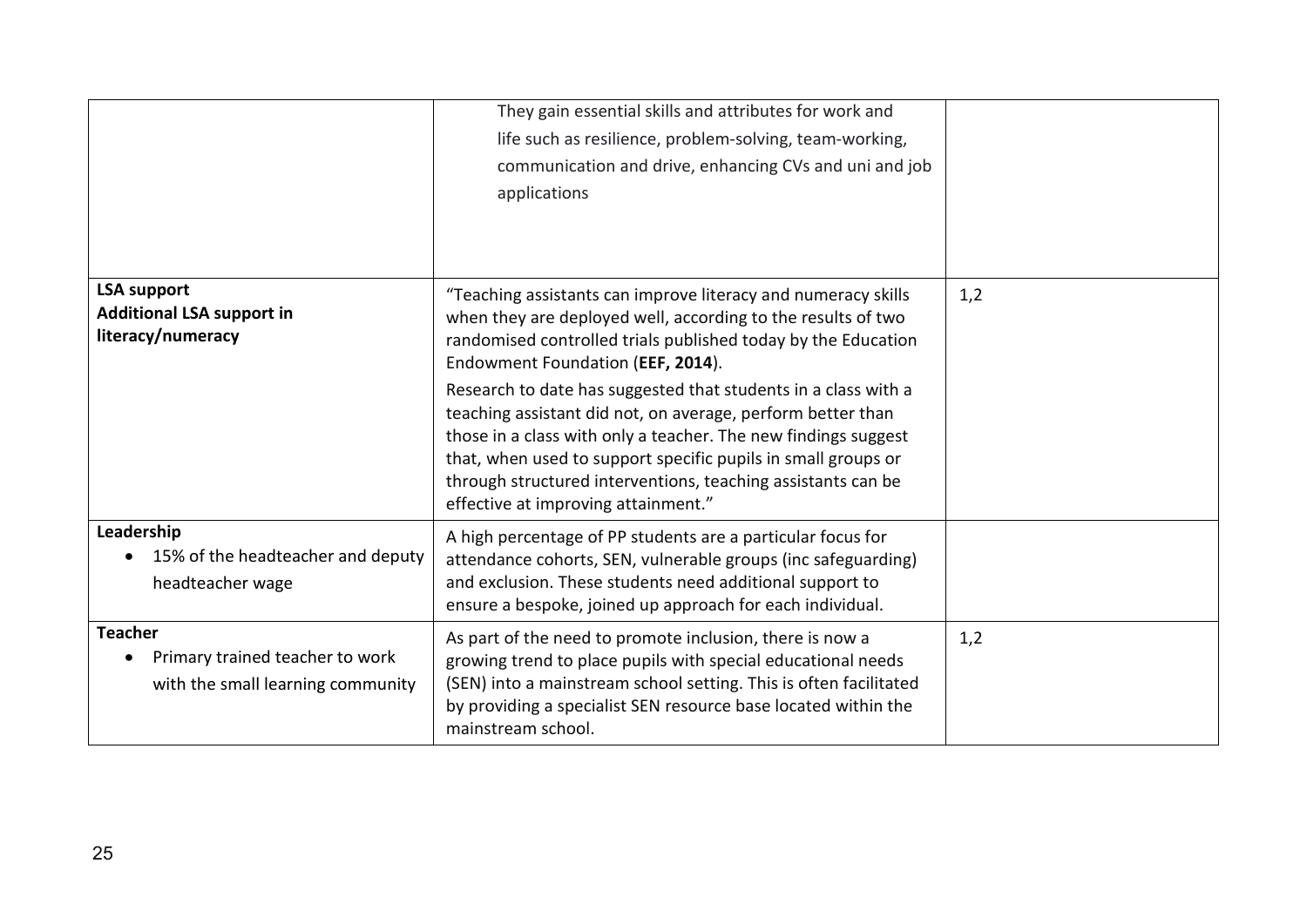# **Targeted academic support (for example, tutoring, one-to-one support structured interventions)**  Budgeted cost: 89,491

| <b>Activity</b>                                                                                                                                                                 | Evidence that supports this approach                                                                                                                                                                                                   | Challenge number(s) addressed |
|---------------------------------------------------------------------------------------------------------------------------------------------------------------------------------|----------------------------------------------------------------------------------------------------------------------------------------------------------------------------------------------------------------------------------------|-------------------------------|
| Librarian<br>Book Buzz scheme in Year 7-8<br>led by the librarian in which<br>students select a book from a<br>diverse range of texts which<br>they then receive free of charge | Since 1992, a growing body of research known as the school<br>library impact studies has consistently shown positive<br>correlations between high-quality library programs and student<br>achievement (Gretes, 2013; Scholastic, 2016) | $\overline{2}$                |
| <b>Intervention Support</b><br>4 LSA's<br>$\bullet$<br>Catch up curriculum to identify<br>areas in need of development                                                          | Intervention support to enable all students to close gaps in<br>learning to enable full inclusion for all pupils                                                                                                                       |                               |
| <b>Alterative Provision</b><br>AP settings are places that<br>$\bullet$<br>provide education for children<br>who can't go to a mainstream<br>school.                            | Students are still able to receive an education in a setting<br>suited to their needs.                                                                                                                                                 | 4,5                           |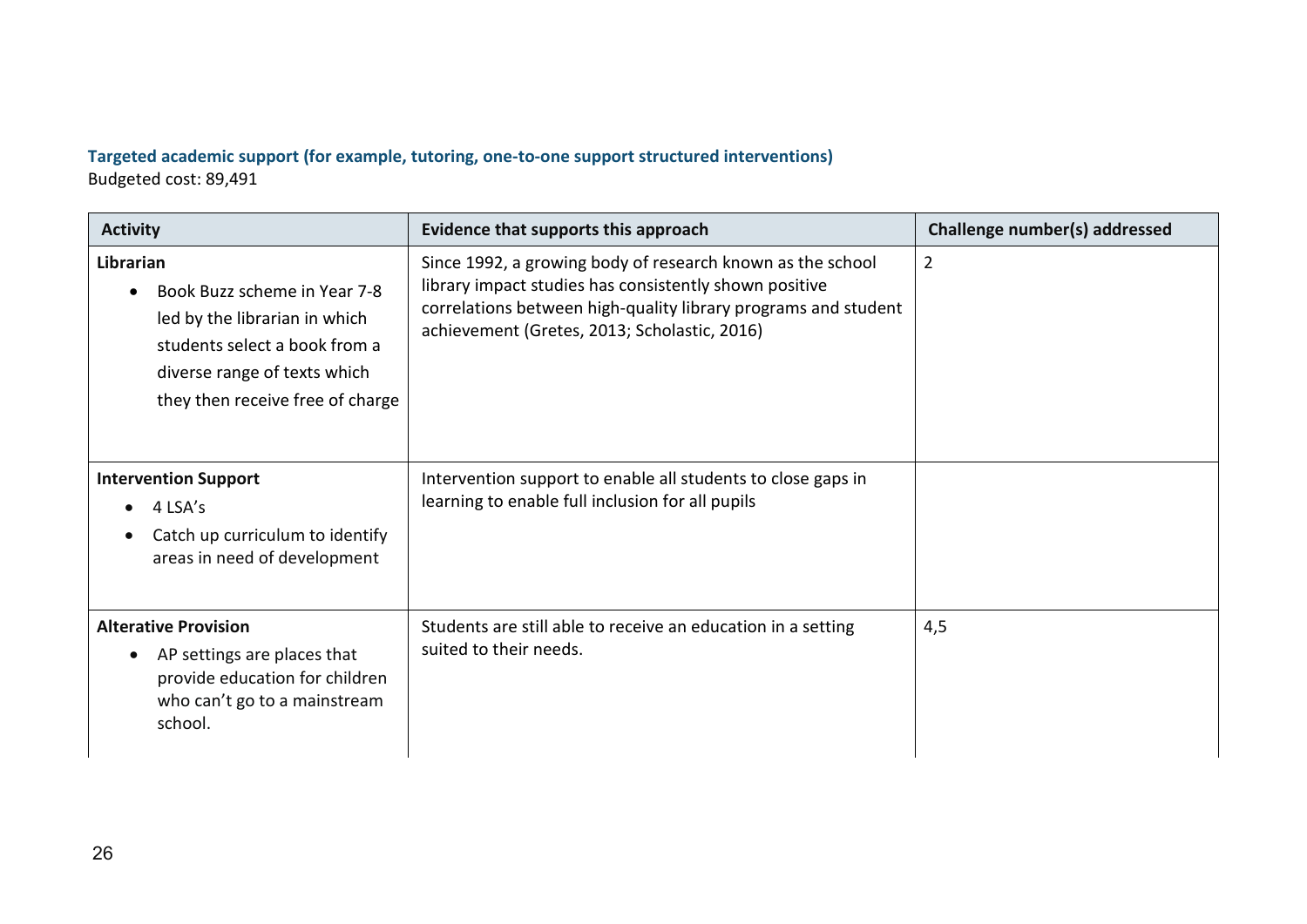| <b>Fast Track Phonics &amp; Guided Reading</b><br>- focusing on lowest 12 students in<br>Year 7 & 8 typically EAL students with<br>language acquisition issues<br>Year 7 – cohort of 39 students drawn<br>from a combination of GL, Accelerated<br>Reader and No More Marking data<br>Group 1 (99) x 11 students<br>Group 2 (96-98) x 7 students | <b>EEF Guidance</b><br>Learners' proficiency in English is closely linked to<br>academic success - Research has found that proficiency<br>in English is the strongest predictor of academic<br>achievement (Strand and Hessel, 2018)<br>Phonics is an approach to teaching some aspects of<br>literacy, by developing pupils' knowledge and<br>understanding of the relationship between written                                                                 | 1, 2, 4, 5 |
|--------------------------------------------------------------------------------------------------------------------------------------------------------------------------------------------------------------------------------------------------------------------------------------------------------------------------------------------------|------------------------------------------------------------------------------------------------------------------------------------------------------------------------------------------------------------------------------------------------------------------------------------------------------------------------------------------------------------------------------------------------------------------------------------------------------------------|------------|
| Group 3 (94-95) x 6 students<br>Group 4 (93) x 6 students<br>Group 5 (88-92) x 6 students<br>Group 6 (88) x 3 students<br>22 (12% of Year 7 cohort) students<br>who achieved a score of 100+ between<br>December 2020 and June 2021, i.e.<br>were secondary ready.                                                                               | symbols and sounds. This involves the skills of hearing,<br>identifying and using the patterns of sounds or<br>phonemes to read written language. The aim is to<br>systematically teach pupils the relationship between<br>these sounds and the written spelling patterns, or<br>graphemes, which represent them. Phonics emphasises<br>the skills of decoding new words by sounding them out<br>and combining or <i>b</i> lending' the sound-spelling patterns. |            |
| Year 8 - cohort of 12 students will<br>receive catch-up support as above<br>Group 1 x 4 students<br>Group 2 x 4 students<br>Group 3 x 5 students<br>9 students progressed to 100+, i.e.<br>secondary ready as of June 2021.                                                                                                                      | High impact (5+ months) for very low cost based on very<br>extensive evidence                                                                                                                                                                                                                                                                                                                                                                                    |            |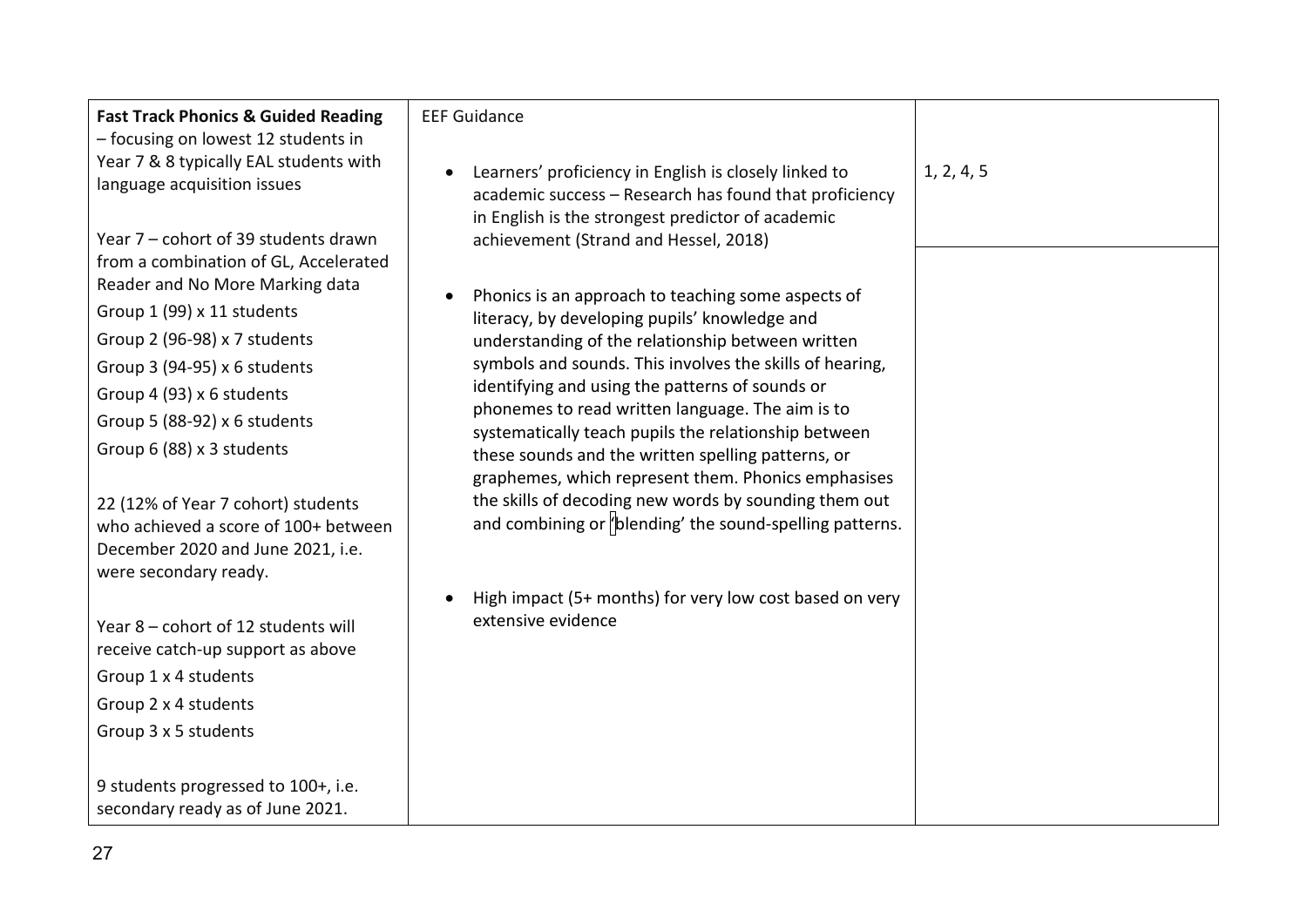# **Wider strategies (for example, related to attendance, behaviour, wellbeing)**

Budgeted cost: £ 327,510

| <b>Activity</b>                                                                                             | Evidence that supports this approach                                                                                                                                                                                                                                                                                               | Challenge number(s) addressed |  |
|-------------------------------------------------------------------------------------------------------------|------------------------------------------------------------------------------------------------------------------------------------------------------------------------------------------------------------------------------------------------------------------------------------------------------------------------------------|-------------------------------|--|
| <b>Pastoral Staffing Structure:</b><br>Non Teaching HOYs - reshaping<br>systems and strategies              | With the increased availability of 5 non-teaching staff, we are<br>able to increase parental engagement.<br>EEF - Parental engagement "Parental engagement has a positive<br>impact on average of 4 months' additional progress.<br>It is crucial to consider how to engage with all parents to avoid<br>widening attainment gaps. | 3, 4, 5                       |  |
|                                                                                                             | This system will also allow for more rapid intervention and<br>targeted support in order to remove barriers to learning.                                                                                                                                                                                                           |                               |  |
| <b>Attendance strategy:</b>                                                                                 | The National Centre for Education Statistics, 2009                                                                                                                                                                                                                                                                                 | 3, 4, 5                       |  |
| Supplemented payment of<br>attendance officer<br>Utilising trust attendance<br>support                      | "Students who attend school regularly have been shown to<br>achieve at higher levels than students who do not have regular<br>attendance. This relationship between attendance and<br>achievement may appear early in a child's school career."                                                                                    |                               |  |
| <b>Student Leadership:</b>                                                                                  | The Benefits of Participating in Extracurricular Activities -<br><b>Claudette Christison, 2013</b>                                                                                                                                                                                                                                 | 3, 4, 5                       |  |
| A structured approach to student<br>leadership and student council in<br>order to develop student voice and | "Adolescents who participate in extracurricular activities<br>demonstrate higher levels of academic achievement, greater                                                                                                                                                                                                           |                               |  |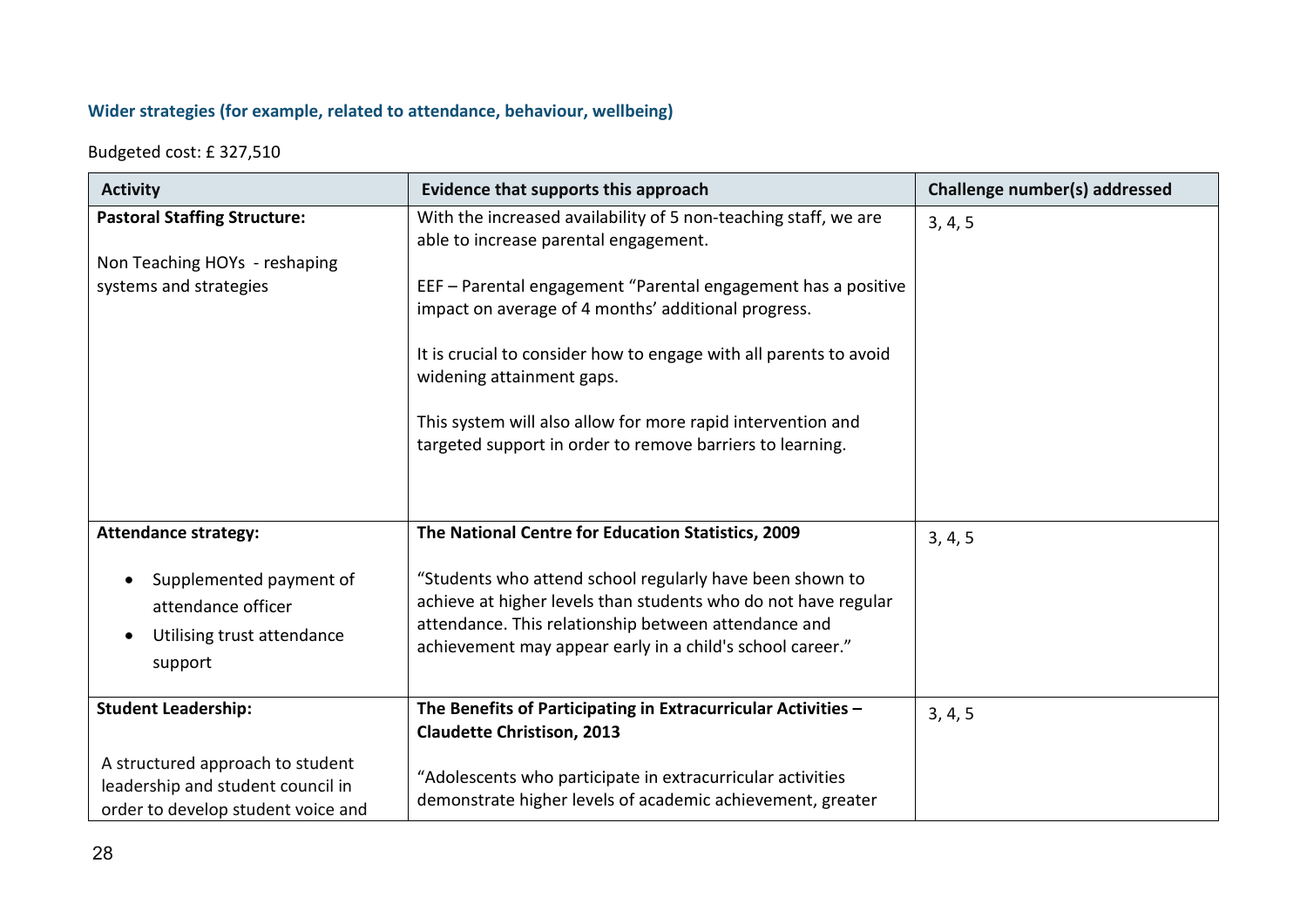| provide opportunities for personal<br>development and feelings of<br>engagement and self-worth.                                                                                                                                                                                                                                                                                                                                                                                          | character development, greater social development, and a<br>greater sense of the importance of community involvement."                                                                                                                                                                                                                                           |                |
|------------------------------------------------------------------------------------------------------------------------------------------------------------------------------------------------------------------------------------------------------------------------------------------------------------------------------------------------------------------------------------------------------------------------------------------------------------------------------------------|------------------------------------------------------------------------------------------------------------------------------------------------------------------------------------------------------------------------------------------------------------------------------------------------------------------------------------------------------------------|----------------|
| <b>EAL department</b><br>The principle aim of the EAL<br>Department is to give all pupils whose<br>first language is not English the<br>linguistic ability and confidence in<br>their academic studies and co-<br>curricular choices                                                                                                                                                                                                                                                     | A systematic review of language and literacy interventions in<br>children and adolescents with English as an additional<br>language (EAL). The Language Learning Journal, 2019<br>"There is a pressing need to identify language interventions able<br>to improve the educational outcomes of EAL pupils, especially<br>those most at risk of underachievement." | 1, 2, 3, 4, 5, |
| To coordinate strategies and<br>actions that enable full inclusion<br>of all pupils in curricular and co-<br>curricular opportunities at<br>school.<br>To provide reasonable and<br>appropriate material resources,<br>target support and suitable<br>advice to EAL pupils.<br>To improve English language<br>skills in order to allow pupils to<br>access the general curriculum.<br>To coordinate with colleagues,<br>Heads of Department, Heads of<br>Year, tutors, parents/guardians |                                                                                                                                                                                                                                                                                                                                                                  |                |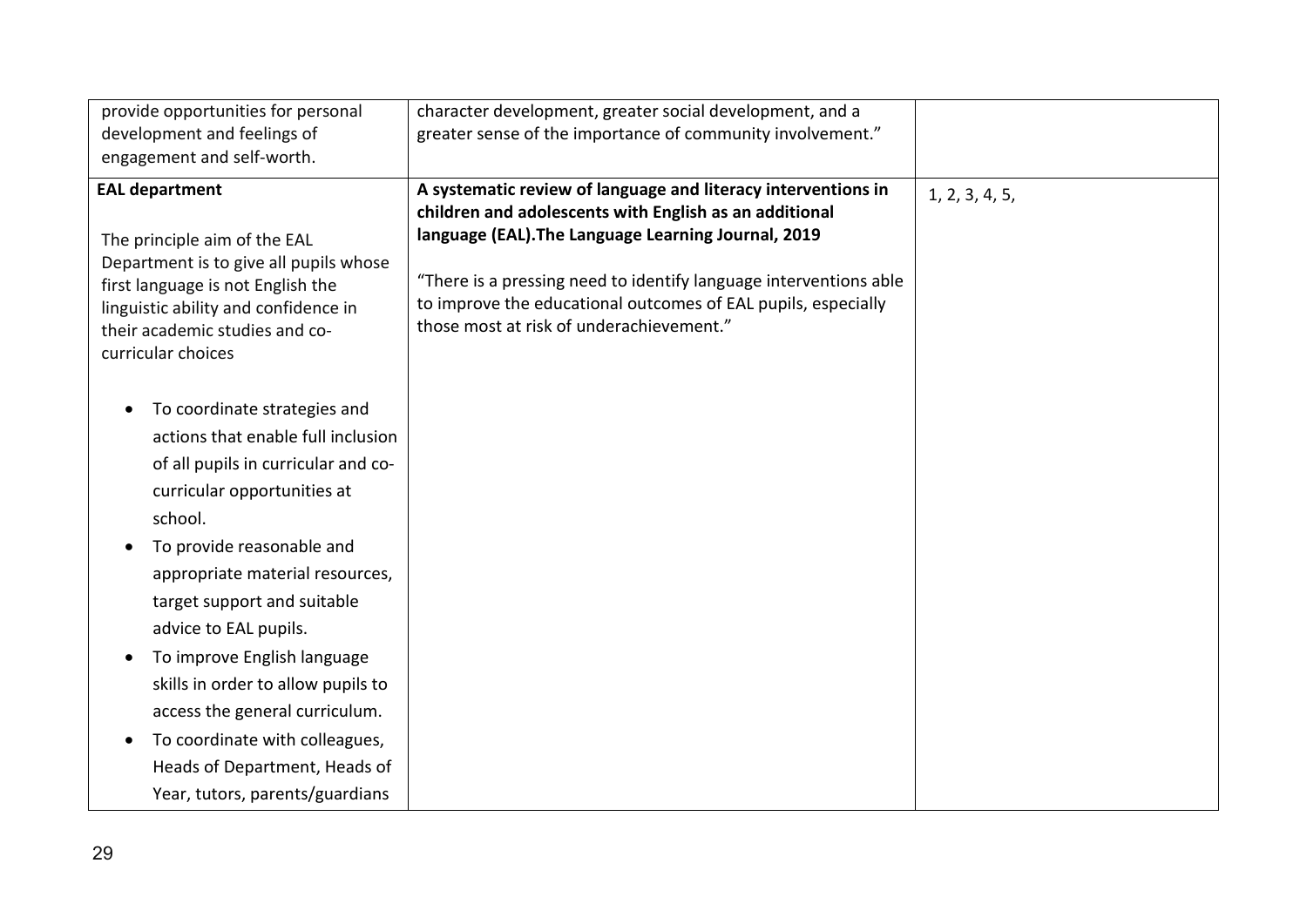| and pupils to offer support to              |                                                                                                                              |                |
|---------------------------------------------|------------------------------------------------------------------------------------------------------------------------------|----------------|
| any EAL pupil failing to reach              |                                                                                                                              |                |
| their potential due to a                    |                                                                                                                              |                |
| language barrier.                           |                                                                                                                              |                |
|                                             |                                                                                                                              |                |
|                                             |                                                                                                                              |                |
| <b>Careers education Advice Information</b> | Required as this is stipulated as good practice within the<br>$\bullet$                                                      | 1, 2, 3, 4, 5, |
| and Guidance                                | Gatsby Benchmarks.                                                                                                           |                |
| Arrange encounters with a range of          | In line with Baker clause as outlined Technical and                                                                          |                |
| Employers, Further Education,               | Further Education Act 2017, this stipulates that schools                                                                     |                |
| Higher education, and Training              | must allow colleges and training providers access to                                                                         |                |
| providers.                                  | every student in years 8-13 to discuss non-academic                                                                          |                |
| Mock Interview Day                          | routes that are available to them.                                                                                           |                |
| Trust Expo Day<br>$\bullet$                 |                                                                                                                              |                |
| Crown prosecuting Service                   |                                                                                                                              |                |
| <b>Academy Rewards System</b>               | Poor student achievement is often attributed to a lack of<br>motivation and rewards are given in an attempt to increase that | 3,4 and 5      |
|                                             | vital student motivation                                                                                                     |                |
|                                             |                                                                                                                              |                |
| <b>Parental Engagement</b>                  | <b>EEF Research</b>                                                                                                          | 3, 6           |
| Promotion of parental                       | The average impact of the Parental engagement                                                                                |                |
| engagement through supporting               | approaches is about an additional four months' progress                                                                      |                |
| pastoral leaders to utilise their           | over the course of a year. There are also higher impacts                                                                     |                |
| time, School cloud to support               | for pupils with low prior attainment.                                                                                        |                |
| online meetings and increased               | The evidence about how to improve attainment by                                                                              |                |
| communication and                           | increasing parental engagement is mixed and much less                                                                        |                |
|                                             | conclusive. There are examples where combining                                                                               |                |
|                                             | parental engagement strategies with other                                                                                    |                |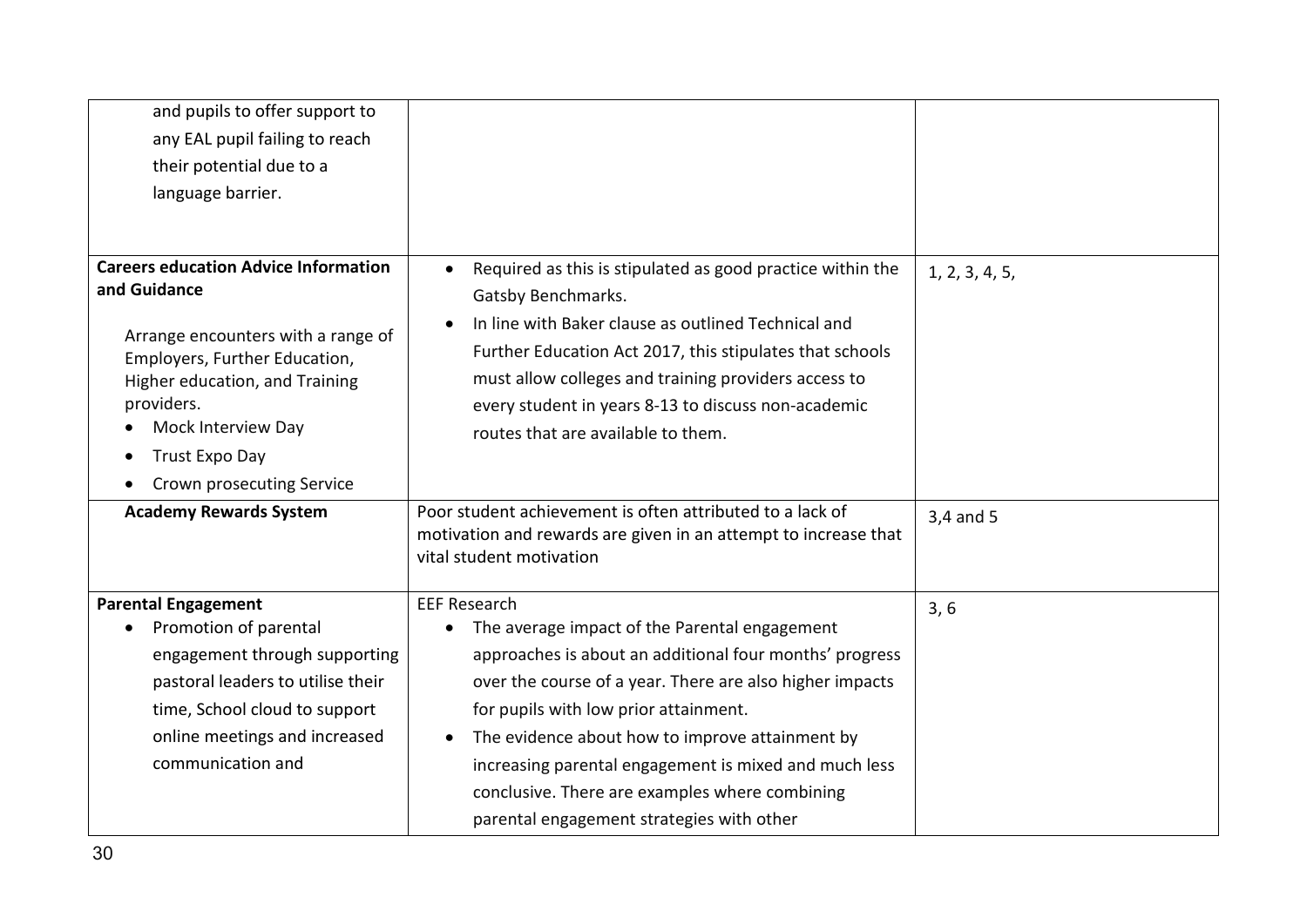| encouragement to attend         | interventions, such as extended early years provision,                                                                            |                |
|---------------------------------|-----------------------------------------------------------------------------------------------------------------------------------|----------------|
| parent's evenings.              | has not been associated with any additional educational                                                                           |                |
|                                 | benefit. This suggests that developing effective parental                                                                         |                |
|                                 | engagement to improve their children's attainment is                                                                              |                |
|                                 | challenging and needs careful monitoring and                                                                                      |                |
|                                 | evaluation.                                                                                                                       |                |
|                                 |                                                                                                                                   |                |
| <b>Behaviour Support</b>        | Teachers need support as                                                                                                          | $\overline{4}$ |
| students learn strategies that  | "Behaviour problems in a classroom increase the stress levels<br>for both the teacher and pupils, disrupt the flow of lessons and |                |
| work for them, so that they can | conflict with both learning objectives and the processes of                                                                       |                |
|                                 | learning" (Evidence-based Classroom Behaviour Management                                                                          |                |
| learn to self-regulate          | Strategies, 2012)                                                                                                                 |                |
| students have their individual  |                                                                                                                                   |                |
| needs met, helping them to      |                                                                                                                                   |                |
| develop their strengths,        |                                                                                                                                   |                |
| emotional resilience and        |                                                                                                                                   |                |
| independence                    |                                                                                                                                   |                |
| students become better          |                                                                                                                                   |                |
| engaged with their learning and |                                                                                                                                   |                |
| can access more of the          |                                                                                                                                   |                |
| curriculum                      |                                                                                                                                   |                |
|                                 |                                                                                                                                   |                |
|                                 |                                                                                                                                   |                |
|                                 |                                                                                                                                   |                |
|                                 |                                                                                                                                   |                |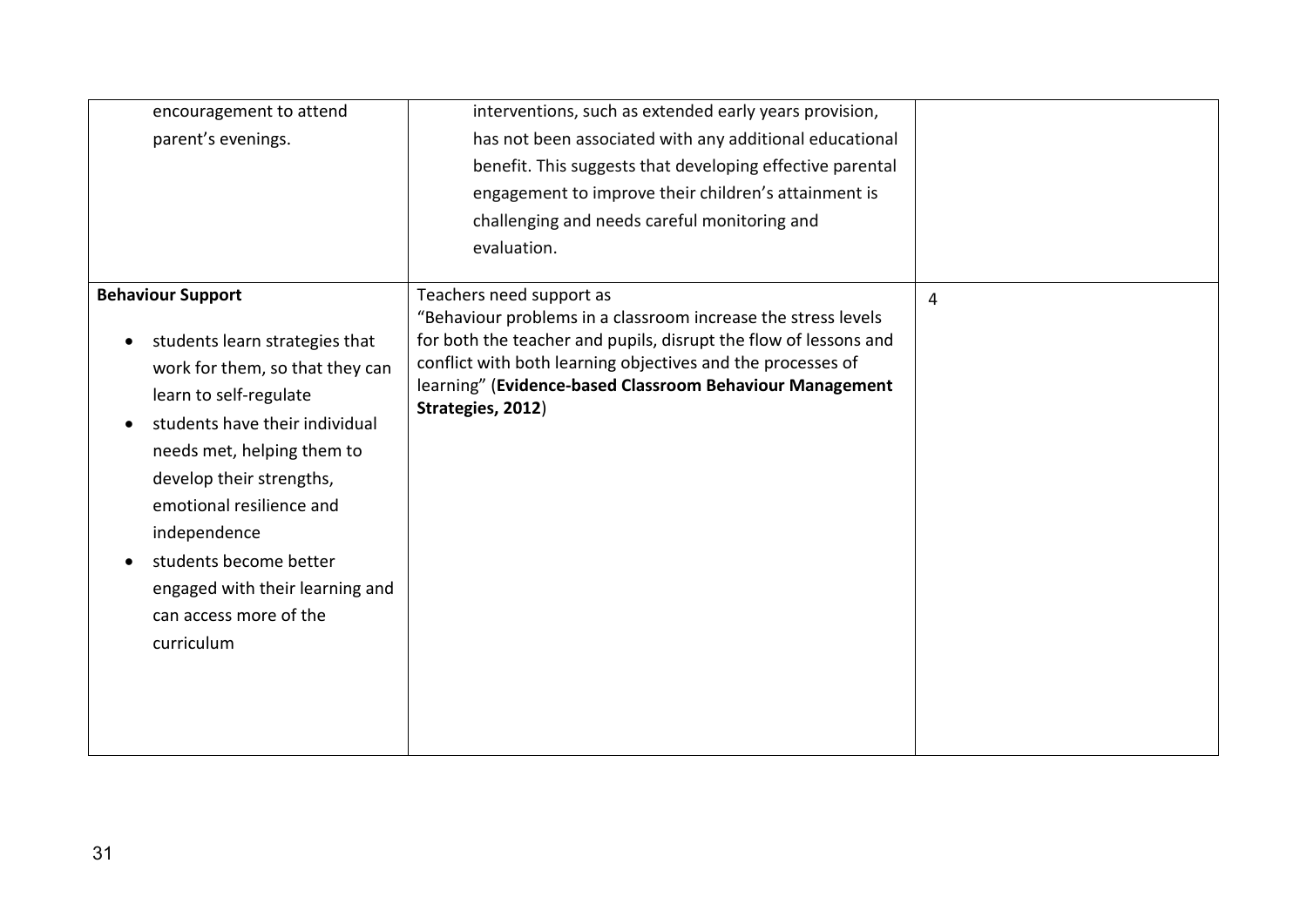| <b>Family Community Support</b><br>uniform provision<br>$\bullet$<br>transport for pupils<br>student welfare<br>$\bullet$ | School uniform plays a key role in promoting pride, self-<br>confidence, and a feeling of belonging within the student body.<br>These factors contribute to students' wellbeing, removing the<br>additional pressures of deciding what to wear and added stress<br>of meeting the expectations of their peers | 5 |
|---------------------------------------------------------------------------------------------------------------------------|---------------------------------------------------------------------------------------------------------------------------------------------------------------------------------------------------------------------------------------------------------------------------------------------------------------|---|
|                                                                                                                           | Helping students financially attend school.                                                                                                                                                                                                                                                                   |   |
|                                                                                                                           |                                                                                                                                                                                                                                                                                                               |   |
|                                                                                                                           |                                                                                                                                                                                                                                                                                                               |   |
|                                                                                                                           |                                                                                                                                                                                                                                                                                                               |   |
|                                                                                                                           |                                                                                                                                                                                                                                                                                                               |   |
|                                                                                                                           |                                                                                                                                                                                                                                                                                                               |   |

**Total budgeted cost:**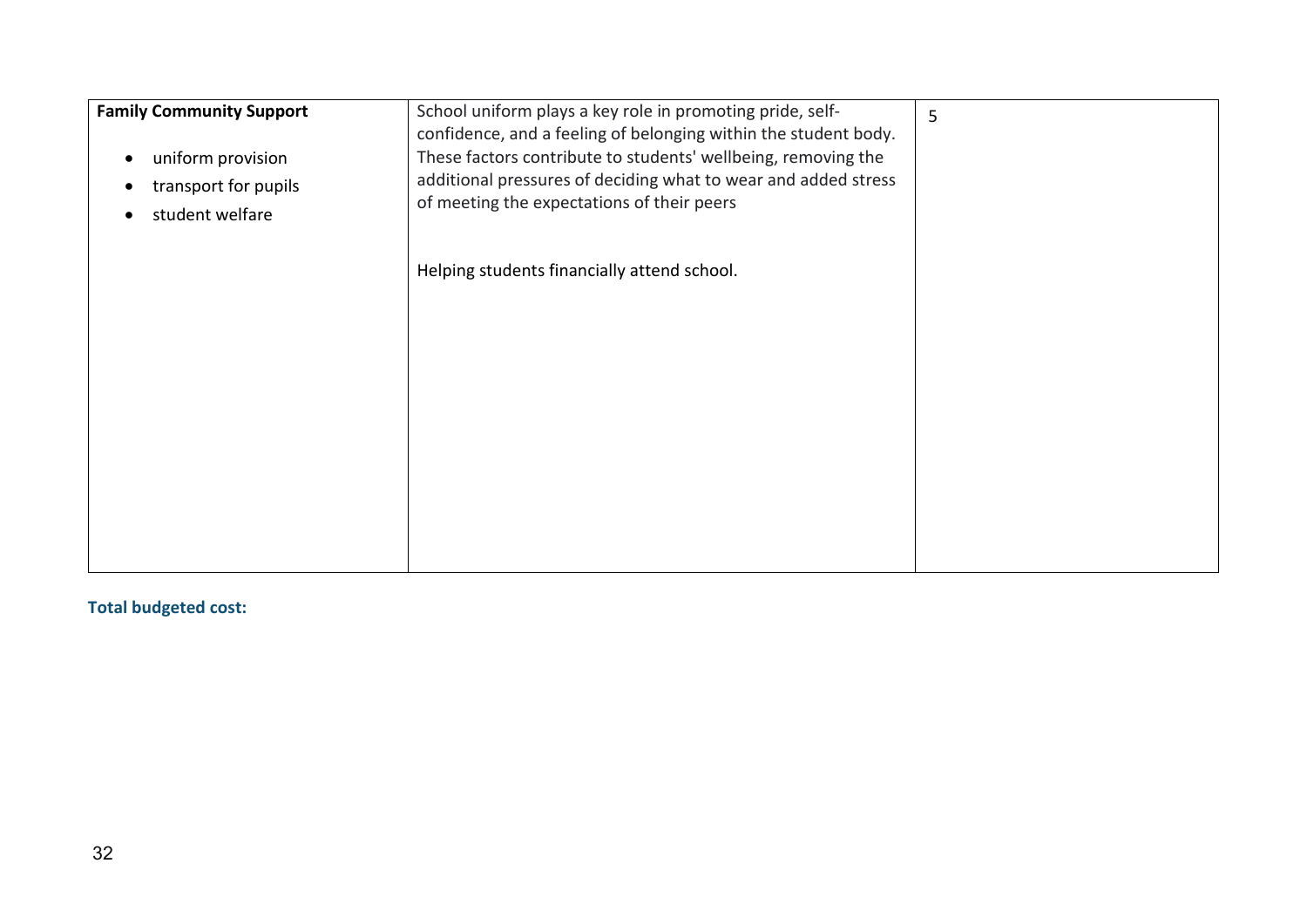#### **Part B: Review of outcomes in the previous academic year**

#### **Pupil premium strategy outcomes**

This details the impact that our pupil premium activity had on pupils in the 2020 to 2021 academic year.

*Due to COVID-19, performance measures have not been published for 2020 to 2021, and 2020 to 2021 results will not be used to hold schools to account. Given this, please point to any other pupil evaluations undertaken during the 2020 to 2021 academic year, for example, standardised teacher administered tests or diagnostic assessments such as rubrics or scales.*

*If last year marked the end of a previous pupil premium strategy plan, what is your assessment of how successfully the intended outcomes of that plan were met?* 

#### **Externally provided programmes**

*Please include the names of any non-DfE programmes that you purchased in the previous academic year. This will help the Department for Education identify which ones are popular in England*

| Programme                                                                                                                   | Provider                |
|-----------------------------------------------------------------------------------------------------------------------------|-------------------------|
| <b>National Tutoring Programme</b>                                                                                          | National                |
| Utilising the government's National Tutoring Programme                                                                      | Tutoring                |
| Selection of students based on standardised test scores demonstrating deficits in literacy and numeracy Years $8 - 10$ . 15 | Programm<br>e delivered |
| students in each year group.                                                                                                | by the                  |
| Subsidised staffing for 5 days per week for small group interventions. These sessions were delivered in school in person.   | <b>Tutor Trust</b>      |
| Groups of 3 students that were grouped strategically based on gaps in knowledge and skills. The selection of students and   |                         |
| groupings was data driven and built on the knowledge of students.                                                           |                         |
| Curriculum leaders facilitated and directed content for delivery.                                                           |                         |
| Sessions where well attended with an average attendance of 90% - if students were present in school they attended the       |                         |
| tutoring with very few exceptions.                                                                                          |                         |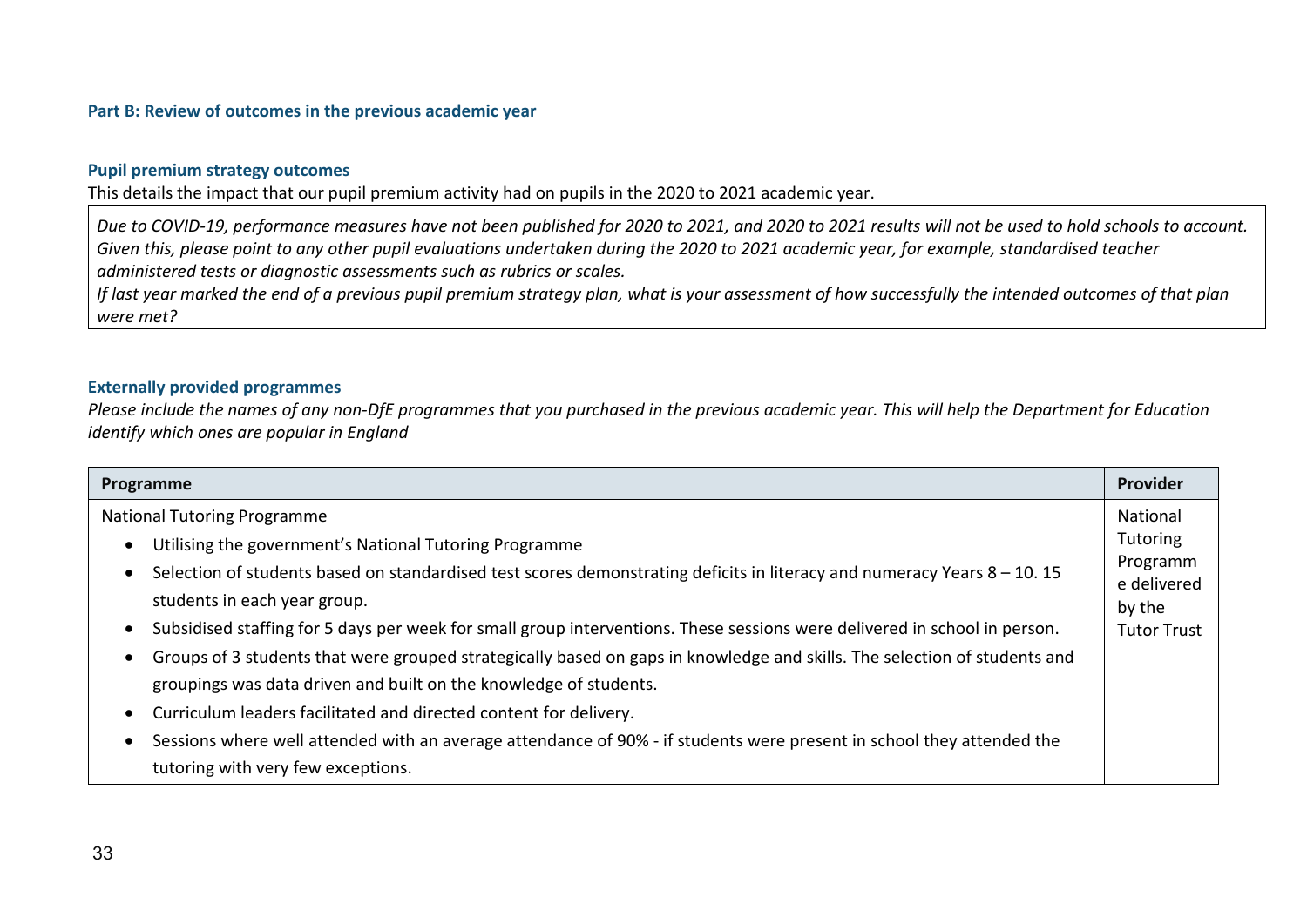- Literacy content supporting reading and the curriculum being delivered at the time in the classroom. This included more indepth analysis supported by the small group interactions around vocabulary and the social context of the era in which the literature was based. E.g. workhouses and the link to Charles Dickens. This supported students not only through development of literacy but with a greater awareness of cultural references. There was a strong dialogue between NTP staff and teaching staff on progress made. – PO/ EB IH liaised with the tutors and teaching staff to make sure there was bespoke support for each student. The sessions were quality assured externally by the Tutor Trust and weekly by IH.
- Greater understanding of text was evident and an increased level of engagement in lessons as students were keen to demonstrate newfound knowledge.
- The students were identified following AP1 and GL assessments in the autumn term as making less than expected progress. In AP3 the following demonstrates the number of students whose progress had improved to making or exceeding expected progress:
- Year 8 English 9/15
- Year 8 Maths 12/15
- Year 9 English 14/15
- Year 9 Maths 14/15
- Year 10 English 8/15
- Year 10 Maths 13/15
- Overall English 31/45 or 69% improved to a level of at least making expected progress by the summer.

 $\blacksquare$  Overall Maths 39/45 or 87% improved to a level of at least making expected progress by the summer.

#### 3.

**2020 figures in comparison to 2019**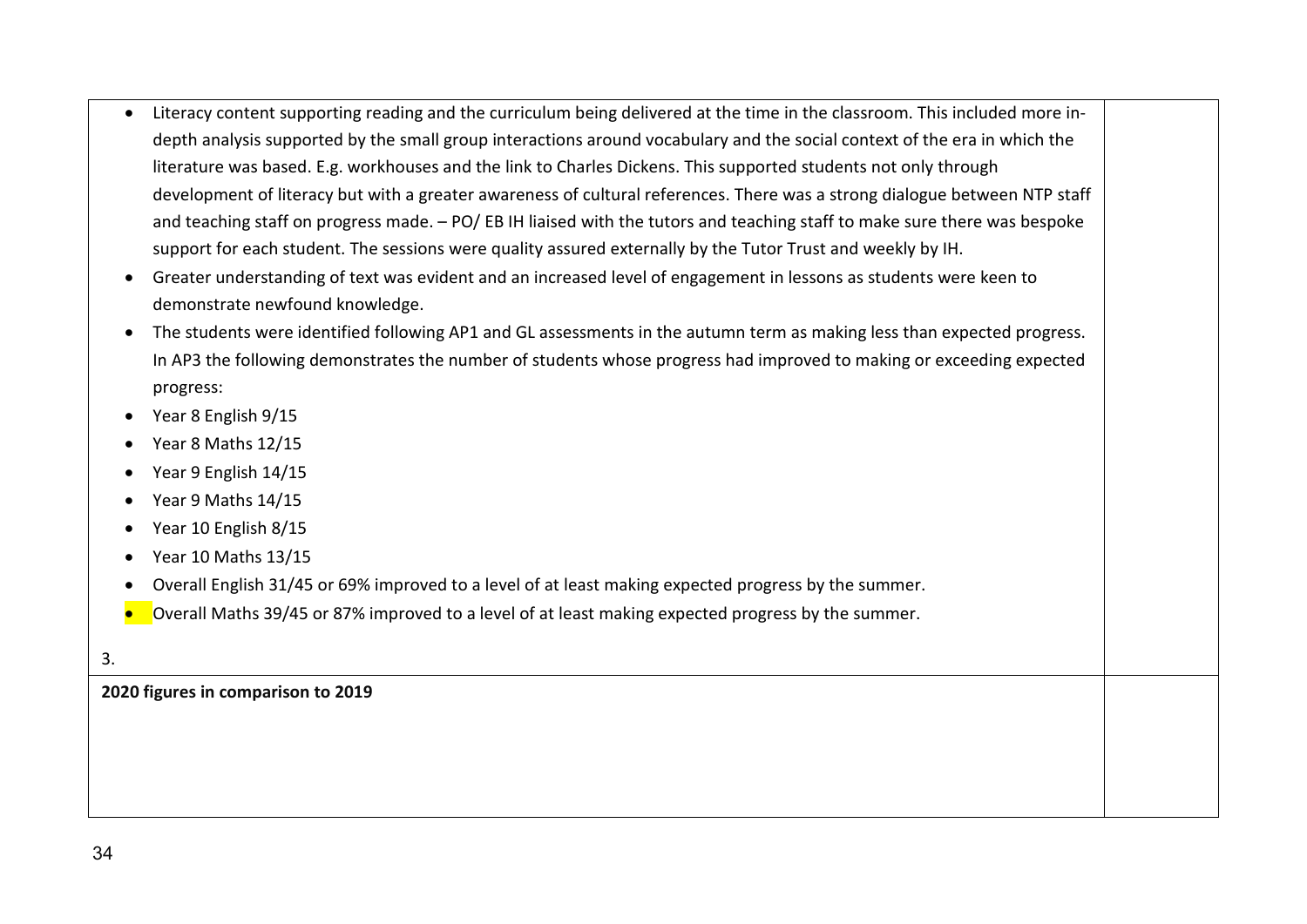| 2020                                         |                |                        |                                                   |     |         |
|----------------------------------------------|----------------|------------------------|---------------------------------------------------|-----|---------|
| <b>ST FRANCIS OF ASSISI</b>                  |                |                        | <b>ST FRANCIS OF ASSISI</b>                       |     |         |
| Apprenticeship                               |                | 0.65%                  | <b>Employment Education and Training</b><br>(EET) | 142 | 92.2%   |
| Current situation not known                  | 10             | 6.49%                  | <b>NEET</b> - Active                              |     | 0.6%    |
| Employment without training                  | - 1            | $0.65\%$               | NEET - Inactive                                   |     | $0.6\%$ |
| ESFA funded work based learning              | $\overline{2}$ | 1.30%                  | <b>Status Not Known</b>                           | 10  | $6.5\%$ |
| <b>Further Education</b>                     | 48             | 31.17<br>$\frac{0}{0}$ |                                                   | 154 |         |
| Other training                               | $\overline{2}$ | 1.30%                  |                                                   |     |         |
| Part time education                          |                | 0.65%                  |                                                   |     |         |
| School Sixth Form                            | 71             | 46.10<br>$\frac{0}{0}$ |                                                   |     |         |
| Seeking employment, education or<br>training | -1             | 0.65%                  |                                                   |     |         |
| Sixth Form College                           | 15             | 9.74%                  |                                                   |     |         |
| Temporary break from learning - Illness      |                | 0.65%                  |                                                   |     |         |
| Traineeship                                  |                | $0.65\%$               |                                                   |     |         |
|                                              | 154            |                        |                                                   |     |         |

More students have attended employment, education and training in 2020, compared to 2019. We are working towards a NEET target of 0%.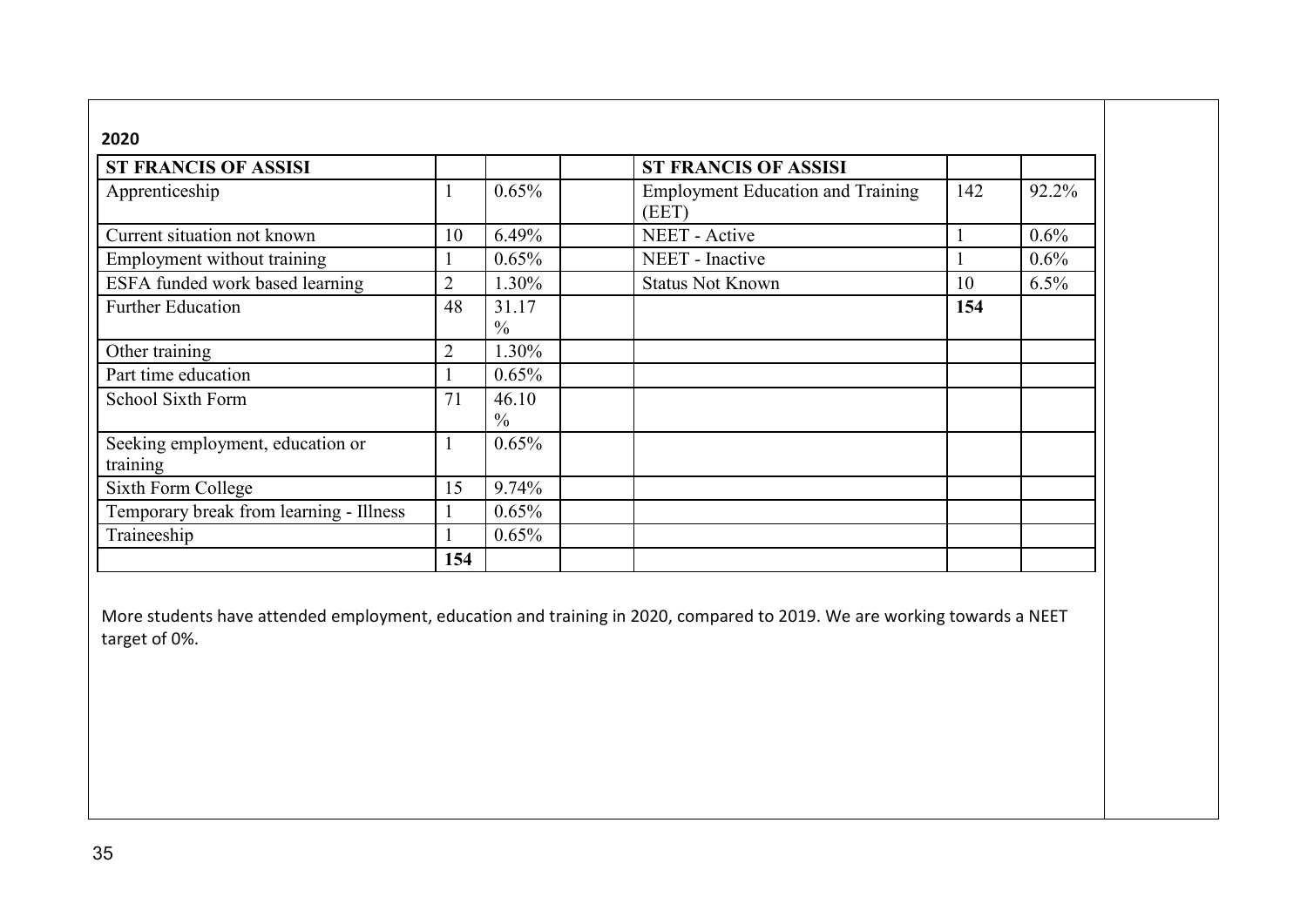| 2019                                                                                                                                                                                                                                                                                                                                                  |                |        |                                                                    |          |  |
|-------------------------------------------------------------------------------------------------------------------------------------------------------------------------------------------------------------------------------------------------------------------------------------------------------------------------------------------------------|----------------|--------|--------------------------------------------------------------------|----------|--|
| <b>ST FRANCIS OF ASSISI</b>                                                                                                                                                                                                                                                                                                                           |                |        | <b>SUMMARY</b>                                                     |          |  |
| Apprenticeship                                                                                                                                                                                                                                                                                                                                        | $\overline{4}$ | 2.84%  | <b>Employment Education and Training</b><br>129<br>91.49%<br>(EET) |          |  |
| Cannot be contacted - no current address                                                                                                                                                                                                                                                                                                              |                | 0.71%  | <b>NEET</b> - Active<br>0.71%                                      |          |  |
| Current situation not known                                                                                                                                                                                                                                                                                                                           | 9              | 6.38%  | <b>NEET</b> - Inactive<br>0.71%                                    |          |  |
| ESFA funded work based learning                                                                                                                                                                                                                                                                                                                       |                | 0.71%  | 7.09%<br><b>Status Not Known</b><br>10                             |          |  |
| <b>Further Education</b>                                                                                                                                                                                                                                                                                                                              | 31             | 21.99% | 141                                                                |          |  |
| Part time education                                                                                                                                                                                                                                                                                                                                   |                | 0.71%  |                                                                    |          |  |
| <b>School Sixth Form</b>                                                                                                                                                                                                                                                                                                                              | 69             | 48.94% |                                                                    |          |  |
| Seeking employment, education or<br>training                                                                                                                                                                                                                                                                                                          | 1              | 0.71%  |                                                                    |          |  |
| <b>Sixth Form College</b>                                                                                                                                                                                                                                                                                                                             | 20             | 14.18% |                                                                    |          |  |
| Temporary break from learning - Illness                                                                                                                                                                                                                                                                                                               | 1              | 0.71%  |                                                                    |          |  |
| Temporary employment                                                                                                                                                                                                                                                                                                                                  |                | 0.71%  |                                                                    |          |  |
| Traineeship                                                                                                                                                                                                                                                                                                                                           | $\overline{2}$ | 1.42%  |                                                                    |          |  |
|                                                                                                                                                                                                                                                                                                                                                       | 141            |        |                                                                    |          |  |
|                                                                                                                                                                                                                                                                                                                                                       |                |        |                                                                    |          |  |
| <b>Action Tutoring</b>                                                                                                                                                                                                                                                                                                                                |                |        |                                                                    | Action   |  |
| Year 11 20 students - 10 identified for English and 10 for maths                                                                                                                                                                                                                                                                                      |                |        |                                                                    | Tutoring |  |
| This was planned as a 15 week programme for Year 11 students with each session lasting an hour. They completed 6<br>$\bullet$<br>sessions before Christmas before school closure. These sessions were initially delivered in person but switched to online.<br>Attendance of students was badly affected by Covid related absence in the autumn term. |                |        |                                                                    |          |  |
| Progress - English - of the 8 students with prior data 6 achieved at least their target grade. The 2 students without prior<br>$\bullet$<br>data achieved grade grades 4 and 5.                                                                                                                                                                       |                |        |                                                                    |          |  |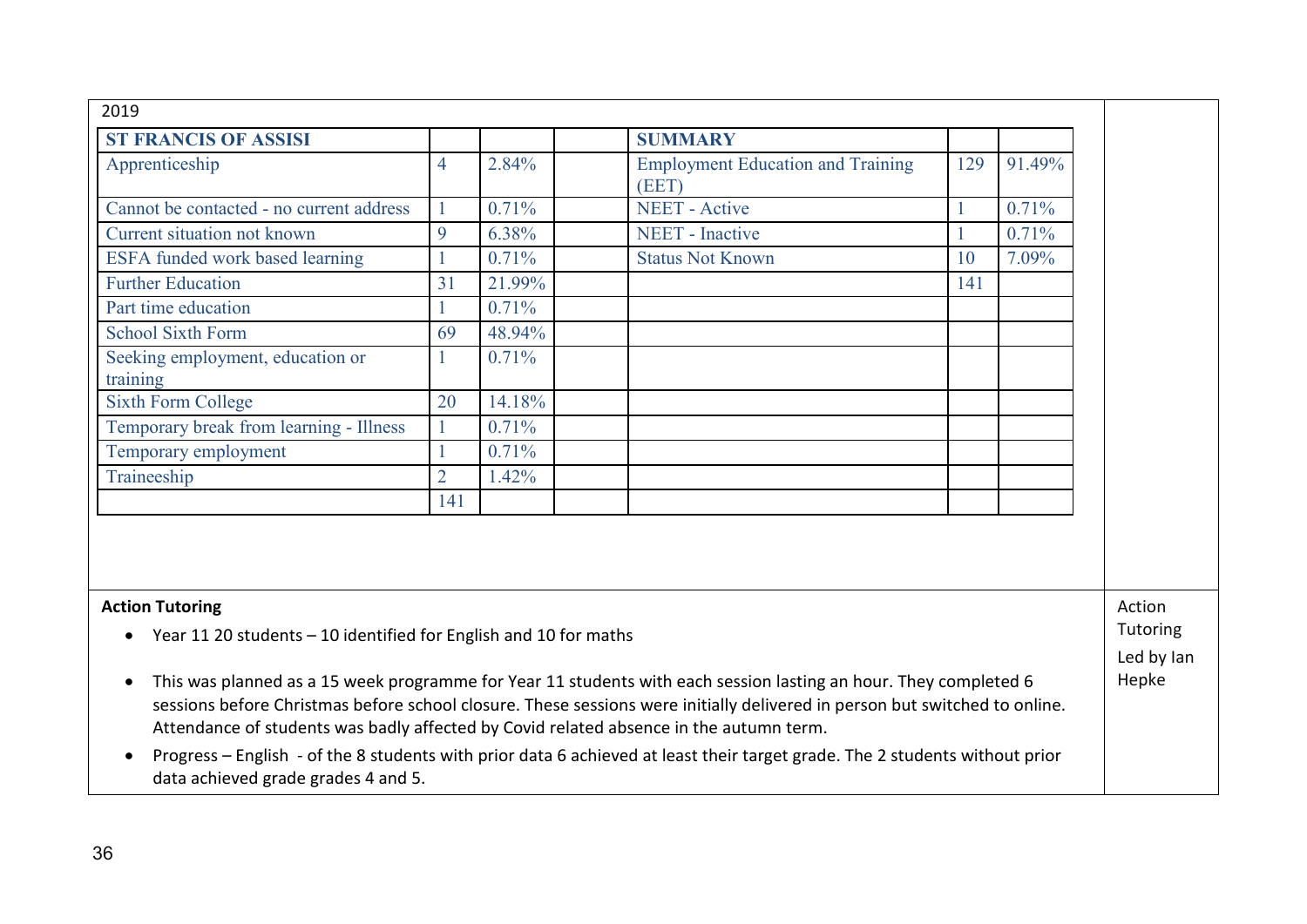| Progress - Maths - of the 5 students with prior data 4 achieved their target grade. Of the 5 students without prior data,<br>there were three grade 4, one grade 5 and one grade 3.                                                                                                                                                               |  |
|---------------------------------------------------------------------------------------------------------------------------------------------------------------------------------------------------------------------------------------------------------------------------------------------------------------------------------------------------|--|
| <b>Attendance Figures for PP/Non PP Cohort</b>                                                                                                                                                                                                                                                                                                    |  |
| PP stood at 88.3% for Academic Year 2020 - 2021, with Non PP at 92.3%. This is a 4% difference.                                                                                                                                                                                                                                                   |  |
| The Academy YTD figure was 89.3%.                                                                                                                                                                                                                                                                                                                 |  |
| However this is not a truly reflective figure due to the coding of Covid19 during lockdown, when vulnerable cohorts were<br>identified to attend school, and were coded as absent if they failed to attend. This was in contrast to students who were X coded,<br>during the lockdown, as therefore this did not affect their attendance figures. |  |
| There had been a downward trend, with the gap closing between PP and Non PP cohorts Pre Covid.                                                                                                                                                                                                                                                    |  |
| 2016/2017 PP stood at 90.8% and Non PP at 95.7%, this is a 4.9% difference.                                                                                                                                                                                                                                                                       |  |
| 2017/2018 PP stood at 95.7% and Non PP at 91.9%, this is a 3.8% difference.                                                                                                                                                                                                                                                                       |  |
| 2018/2019 PP stood at 96.3% and Non PP stood at 93.8%, this is a 2.5% difference.                                                                                                                                                                                                                                                                 |  |
| Therefore the trajectory for reducing PP was hindered once Covid 19 impacted and the coding for the lockdowns. With strategies,<br>as documented above, PP attendance can be approved significantly.                                                                                                                                              |  |
| <b>SEN and PP</b>                                                                                                                                                                                                                                                                                                                                 |  |
|                                                                                                                                                                                                                                                                                                                                                   |  |
|                                                                                                                                                                                                                                                                                                                                                   |  |
|                                                                                                                                                                                                                                                                                                                                                   |  |
|                                                                                                                                                                                                                                                                                                                                                   |  |
|                                                                                                                                                                                                                                                                                                                                                   |  |
|                                                                                                                                                                                                                                                                                                                                                   |  |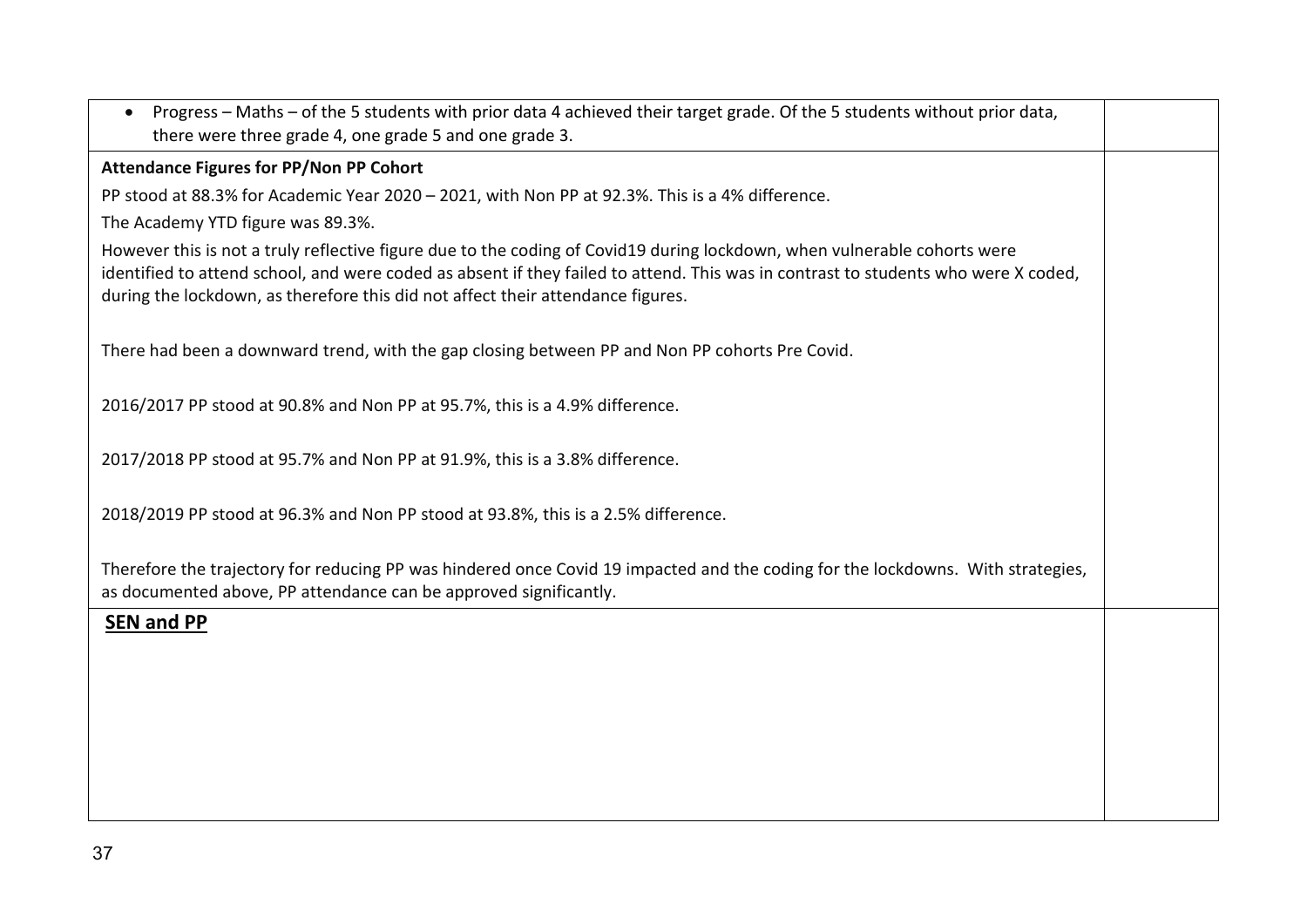# **English**

Year 7 - 13/18 are PP

Year 8 - 10/12 are PP

|        | Above<br>Expected |                       | <b>Below</b><br>Expected |
|--------|-------------------|-----------------------|--------------------------|
|        | Level             | <b>Expected Level</b> | Level                    |
| Year 7 | 30%               | 30%                   | 61%                      |
| Year 8 | 20%               | 60%                   | 20%                      |

### **Maths**

Year 7 - 13/18 are PP Year 8 -12/18 are PP

|        | Above<br>Expected<br>Level | <b>Expected Level</b> | <b>Below</b><br>Expected<br>Level |
|--------|----------------------------|-----------------------|-----------------------------------|
|        |                            |                       |                                   |
| Year 7 |                            | 46%                   | 54%                               |
| Year 8 | 8%                         | 67%                   | 25%                               |
|        |                            |                       |                                   |